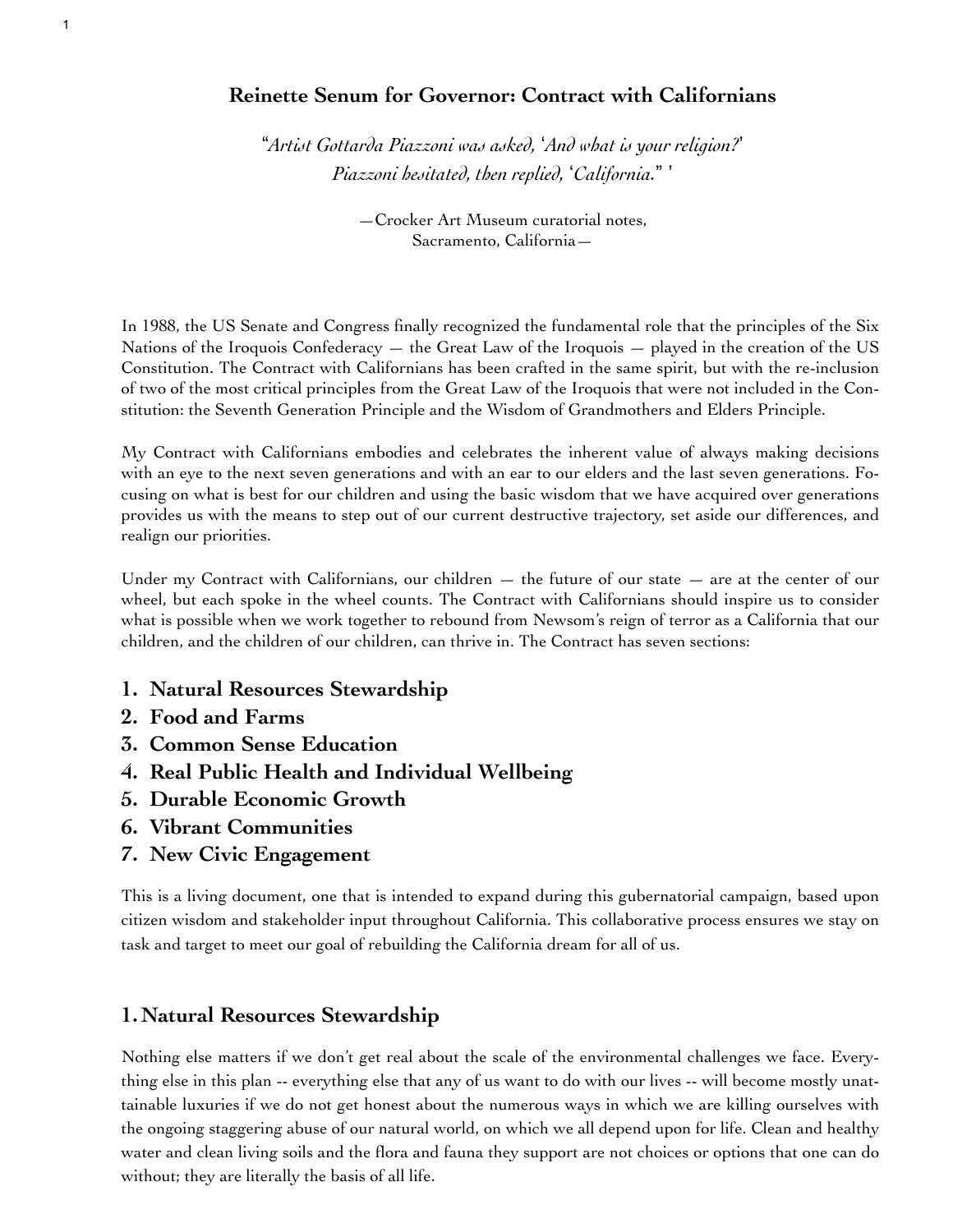The degree to which we have poisoned the natural world is the degree to which we have poisoned ourselves. We are our own worst existential threat. And we need to stop lying to ourselves about this fundamental truth if we are to have any hope of effectively addressing it, and handing a good green planet over to our children.

For many years Californians have claimed resource conservation is of paramount concern. We have saved the whales, identified every low-hanging fruit, and have continuously fought over individual projects: the roadways, the stadiums, the dams, etc. All the while, we have managed to pave over our precious farmland, lost thousands of species, dirtied and depleted our soil, water, and air, and contaminated our food. It's clear in California, that all the best-laid plans and money don't add up to anything if we don't have a transparent, measurable, tangible, overall goal that sets a clear bar, is easy to manage and involves citizens at all levels.

### **a. Restore California Forests, Reduce Catastrophic Fire Risk**

For the last five years, California has experienced an increasingly hellish fire season landscape. During this time, our state has increased expenditures to *fight* fires but we have failed to get serious in a meaningful way about *fire prevention*: brush clearing, human structure hardening, and cutting the frequency of fire ignition at roadway – wilderness boundary areas.

We now know that somewhere between 70% and 80% of wildfires in California start at roadway – wilderness boundaries. Mitigating that single challenge would make a significant dent in our overall problem. Yet the political will in Sacramento is still overwhelmingly in support of the status quo. What we are doing is not working; we need a different paradigm.

Multiple key stakeholders in California are ready to change our approach. But these interests are not organized in any kind of impactful political coalition. That needs to change. The entire political landscape and on-the-ground action in the area of California wildfires could be transformed with a new political alignment.

There are also efforts in other places to draw from, such as New Mexico's Rio Grande Water Fund program. Through monitoring and adaptive management strategies, we can reduce catastrophic fires while ensuring clean, safe water for generations to come. Creating a statewide Water and Fire Fund would promote financial and governance mechanisms to engage public, private, and civil society stakeholders, ultimately contributing to water and fire security through solutions grounded in nature-based infrastructure and sustainable management of our California natural and working landscapes.

### **b. Expand California**#**s Healthy Soils Initiative**

California's Healthy Soils Initiative is a collaboration of state agencies and departments, led by the California Department of Food and Agriculture, to promote the development of healthy soils on California's farm and ranch lands. Innovative farm and ranch management practices contribute to building adequate soil organic matter that can increase carbon sequestration and reduce overall greenhouse gas (GHG) emissions.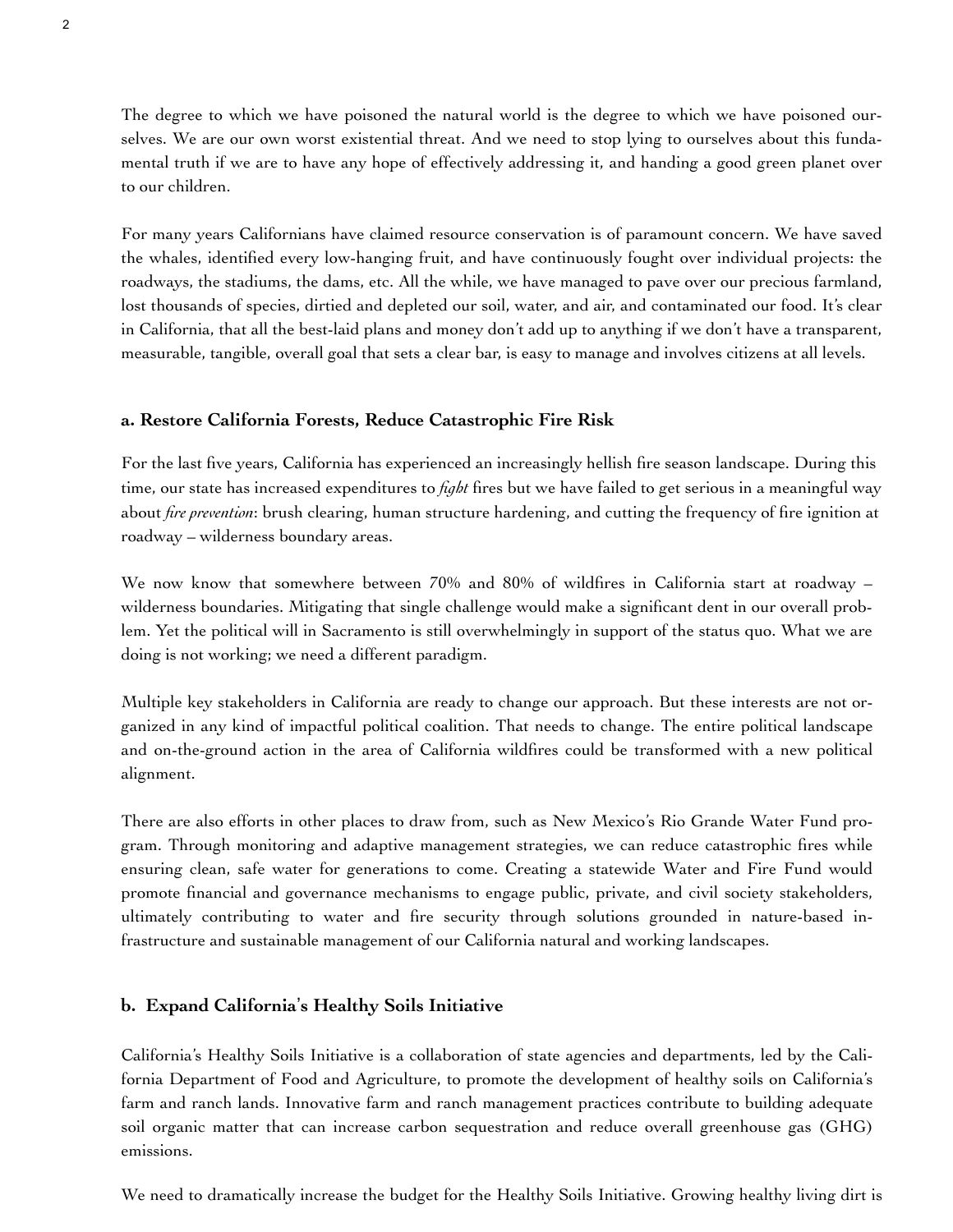the critical key to tackling climate change so this program needs to be made truly essential to California's strategy to permanently sequester carbon in natural and working lands. Healthy, organic soils trap and store huge amounts of GHGs, keeping them out of the atmosphere. When managed properly, even during times of fire, these soils do not release the stored GHGs. Living soils must become a centerpiece of the world's strategy for mitigating the worst impacts of climate change, and California can lead the way.

# **c. Ensure Fair and Equitable Implementation of the Sustainable Groundwater Management Act (SGMA)**

San Joaquin Valley farmers are facing a loss of at least half a million acres of arable farmland due to reduced water supplies caused by the implementation of the Sustainable Groundwater Management Act (SGMA). Sitting directly under the root zones of many farms in the Valley are millions of acre-feet of brine, trapped in vast perched aquifers.

While it is essential that we implement a sustainable method for managing all of our limited water supplies (surface and below ground), it is equally essential that we ensure an affordable and reliable water supply for our people and farms. Many current proposals simply make no sense — economically or environmentally. We need to stop fighting and start being smart with our money and with our very water resources.

For example, we need to stop fighting over whether it makes sense to build more surface reservoirs. Surface reservoirs do not create one additional drop of water. We do not have a lack of storage capacity. We have vast storage potential underground that is currently unused. Our problem is a lack of sufficient sources of high-quality water when and where it is most needed.

We must stop stealing money from our children's futures by moving around the same inadequate water supplies that are already over-allocated. We must greatly expand private and public investments in recycling, conservation, water efficiency, and smart methods for treating irrigation runoff, wastewater, and inland surface and below-ground sources of brine to create new localized sources of high-quality water.

## **d. Ban Toxic Chemicals**

In May of 2019, Gavin Newsom announced that the state would ban the use of a toxic pesticide, chlorpyrifos, shown to cause brain damage at even low levels of exposure. While this was one strong positive step, there is much more to be done.

We are allowing our children and ourselves to be poisoned by companies that do not care one whit about our health or wellbeing. Our government is doing nothing to stop the sale of deadly dangerous poisons at every neighborhood hardware store and garden nursery in the state.

We must take the common-sense steps of banning glyphosates, neonicotinoid insecticides, drift-prone soil fumigants such as 1,3-dichloropropene (known as Telone), and chloropicrin. We must ensure that the California Department of Toxic Substances Control (DTSC) has the independence, staffing, and oversight authority to stop the introduction of toxic substances into our state.

In addition, by addressing our toxic chemical usage on the environment and reducing the human and ecological damage, we will also assist in rebuilding our pollinator population that continues to decline because of such chemicals.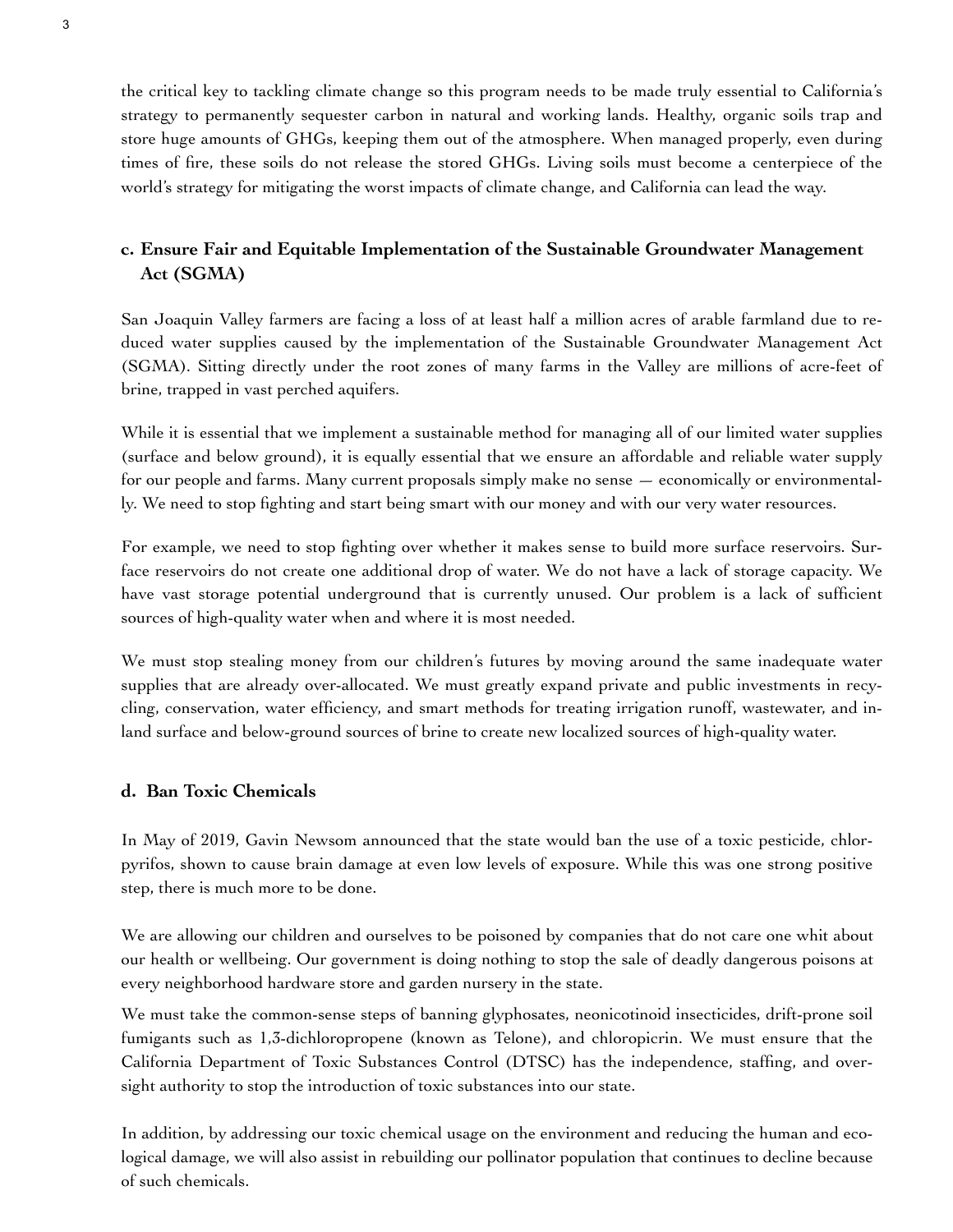### **e. Increase Pollinator Populations**

Pollinators are a keystone species and are holding together California's environment. Pollinators include winged and terrestrial insects, birds, bats, and other animals responsible for pollinating agricultural flowering food plants. Unfortunately, crop homogenization, pesticides, and loss of flower resources, along with an increase of electromagnetic frequencies have decimated many of our pollinators. Nearly all species of pollinators are in rapid decline and, in many cases, total population collapse. This includes both native and managed pollinators. We must rebuild the pollinator population if Californians want to continue to enjoy the rich biodiversity and food we have come to know and love. The future of food, and our lives, literally depends on it.

California's agricultural abundance includes more than 400 commodities. Over a third of the country's vegetables and two-thirds of US fruits and nuts are grown in California. California is the leading state for farm cash receipts, accounting for over 13% of the nation's total agricultural value. None of this can happen without pollinators. Almond crops alone require 1.8 million honey bee colonies.

The beauty of this specific challenge is that every Californian can participate in the solution. No matter where a Californian resides, each and every citizen can play an active role in returning our pollinator population to healthy levels. This is a low-hanging attainable goal that all ages can engage in. Whether you have a yard or simply a balcony with potted plants, this is where Californians can quickly and easily engage in an obtainable solution.

The California Department of Food and Agriculture (CDFA), Environmental Farming and Innovation has been focused on increasing the pollinator populations in conjunction with the Department of Fish and Wildlife. They have the Bee Safe program, protects against invasive species, and provides "hospitality" to honey bees such as water stations, to help honey bees to get where they are going. These departments have been conducting these programs in partnership with county agriculture commissioners, who are boots on the ground and work most directly with the public. Currently, they have an app to identify bees and have an important bee-mapping program to reduce toxic pesticide exposure. The Healthy Soils initiative has an incentive program for cover crops, hedgerows, and riparian buffer strips to increase forage and habitat coverage for pollinators.

We must beef up these programs and engage the public at large: More funding, public outreach, practical information, pollinator conservation, and educational tools for citizens will be at the forefront of this administration. Not only for the sake of the pollinators but to ensure our food supply and biodiversity throughout California.

## **f. Deploy Calaveras County**#**s Model CHIPS Program**

Under my administration, the state will finance programs modeled after the Calaveras Healthy Impact Product Solutions (CHIPS) Program. Championed by former Calaveras County Supervisor Steve Wilensky, the vision for CHIPS has been to catalyze a local, self-sustaining economy based on integrated, holistic forest restoration and management. This organization has brokered contracts and agreements with private landowners, local fire-safety councils, tribal partners, the Bureau of Land Management (BLM), and a number of national forests and parks.

The concept, which involves a range of stakeholders and an active acknowledgment of the ecological and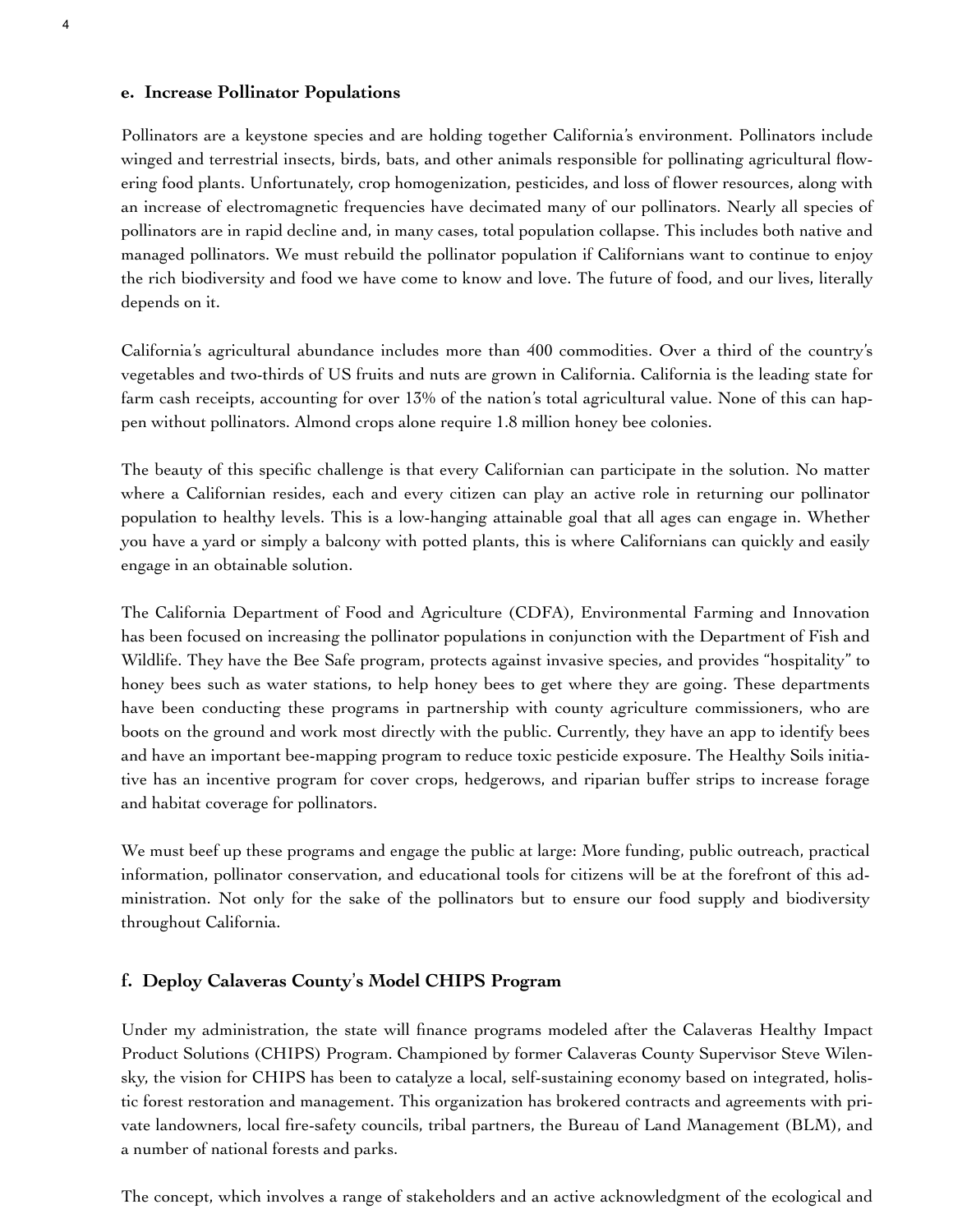social history of each area and region, has been gaining traction in certain parts of the state. In response, some local logging companies are starting to fine-tune equipment for forest thinning, rather than more intensive treatments. We will seek to do everything possible to expand this program for statewide application, with dedicated Secretary-level commitments of resources.

#### **g. Feed-in Tariffs for Distributed Renewable Energy**

California needs to move beyond Community Choice Aggregation (CCA) and finally fully embrace Feedin Tariffs across every jurisdiction. It's time to end the power-provider monopoly and require utility providers to support the full deployment of all our tremendous renewable energy generating potential down to the neighborhood level. Now more than ever, Californians deserve a decentralized power grid that includes solar PV, solar thermal, geothermal, wind, wave, piezoelectric, and other energy systems.

Property owners in California who want to install their own renewable generation systems should be incentivized to install as much capacity as possible  $-$  by getting paid for excess energy that they produce. The only way we can do this is by moving beyond net-metering and CCA programs and adopting a statewide Feed-in Tariff program.

I will appoint new directors to the California Public Utilities Commission to ensure that this will be a top priority of the state. This is no small undertaking and will require significant investment in distributed grid capacity and new neighborhood and community networks. We must do this; our energy future depends on it.

#### **h. End The Mismanagement of Water**

If you drive up and down the I-5 corridor you can't help but see the signs along the way, "Newsom, Stop Dumping Our Water In The Ocean." Again, the mismanagement and corruption around our water systems must come to an end. Reports of dams being drained for "outflow" while not saving enough for the dry months are irresponsible. Water that is recycled is dumped into the Pacific Ocean rather than being re-used. Why waste this? In addition, it's time water boards stop over-issuing permits when they don't have enough water, to begin with, or keeping water in "cold storage" when it can actually be used during times of drought. We can do better. We need to focus on modern water conservation programs, including water banks and expanding soil regeneration programs to recharge our aquifers during the rainy months.

# **2. Food and Farms**

We are losing tens of thousands of acres of farmland every year to development. Additionally, over the last decade, we have lost hundreds of thousands of acres to drought (salting up of soils and lack of irrigation water), but more importantly, we are losing water due to mismanagement, and outright thievery to crush independent farmers and steal their land. Due to Sustainable Groundwater Management Act (SGMA) implementation, we are now facing another half-million acre being fallowed. We can't continue to take out millions of acres of the most productive farmland in the world and expect to continue to grow our food. In addition, we are losing our topsoil, family farms are being bought up, farmers can't afford their inputs, and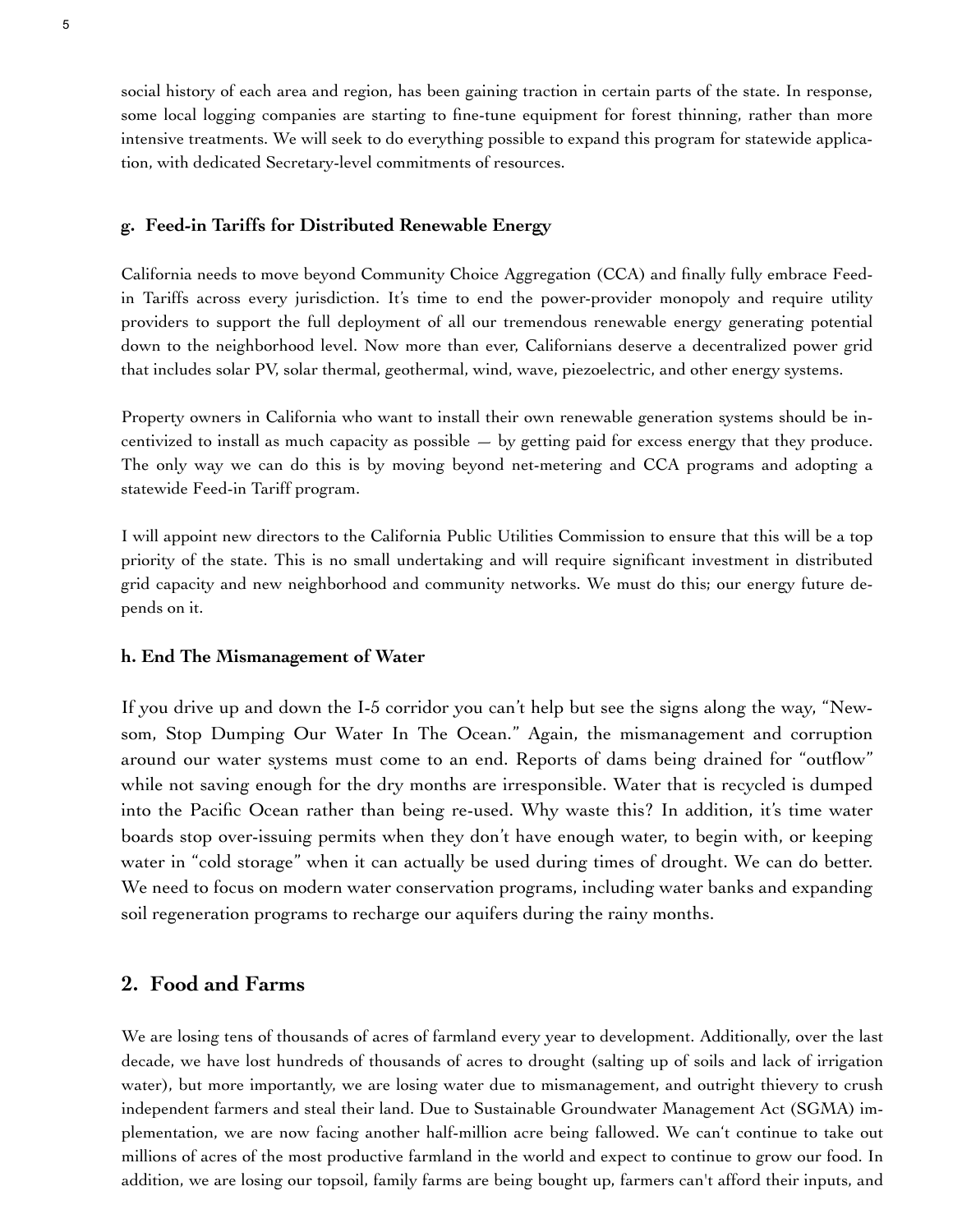older farmers are not being replaced by the next generation. Farms are a major part of our economy, our culture, and our way of life. Agriculture is not a threat to our environment, and farmers are some of our best allies in natural resources stewardship.

This campaign is an opportunity to gather forward-thinking and wide-minded farmers, share technical tools and best practices, implement carbon-focused farming, repair California's topsoil, reduce pesticide usage, and increase pollinator populations. We should facilitate every opportunity to fortify the vast swaths of common ground shared by environmentalists and farmers.

Agriculture generates 9% of California's greenhouse gas emissions (GHG), which makes it the state's fourth-largest emitter, after transportation, industry, and buildings. But agriculture is the only one of these sectors with absolutely tremendous potential to also remove carbon dioxide and other GHGs from the atmosphere.

Science shows that carbon-focused farming can also improve crop yields and livestock health, increase crop resilience to drought, reduce erosion and flooding, improve soil water-holding capacity and allow farmers to cut back on the use of synthetic fertilizers. Over time, these practices can lower costs for farmers, and by building resilience in crops, they may also reduce federal crop insurance payouts, saving taxpayers money. Keeping the land resilient and productive is a common-sense good investment. It is also essential to keep family farmers on their land and continue to feed California and the rest of the nation for generations to come.

### **a. Keep Families on Their Farms**

We have to do everything possible to help keep the family farmer alive and thriving in California. I want to hear from all family farmers in California about how we can develop legislative proposals within the first 100 days of my administration to support thriving family farms across this state for at least seven generations, if not in perpetuity.

## **b. Increase and Incentivize Carbon Sink Programs**

A carbon sink is any reservoir, natural or otherwise, that absorbs more carbon than it releases, and thereby lowers the concentration of CO2 in the atmosphere. Focus and funding should be increased around projects related to grasslands, agricultural lands, forests, freshwater lakes and wetlands, coastal ecosystems, marshes and swamps, and coral reefs.

### **c. Increase and Incentivize Biochar Programs**

Biochar is a charcoal-like substance made by burning organic material from agricultural and forestry wastes. Biochar offers an extremely cost-effective solution for rebuilding the basis of new healthy topsoil, to bind toxins and prevent their leaching into surface and groundwater. Biochar can be applied to the soil in oil and gas production areas to decontaminate the soil. Hydrocarbons and VOCs are captured and sequestered in the biochar and broken down to non-toxic levels by all the embedded microbes.

By sequestering the heavy metals in the soil surrounding abandoned mines, biochar prevents these cont-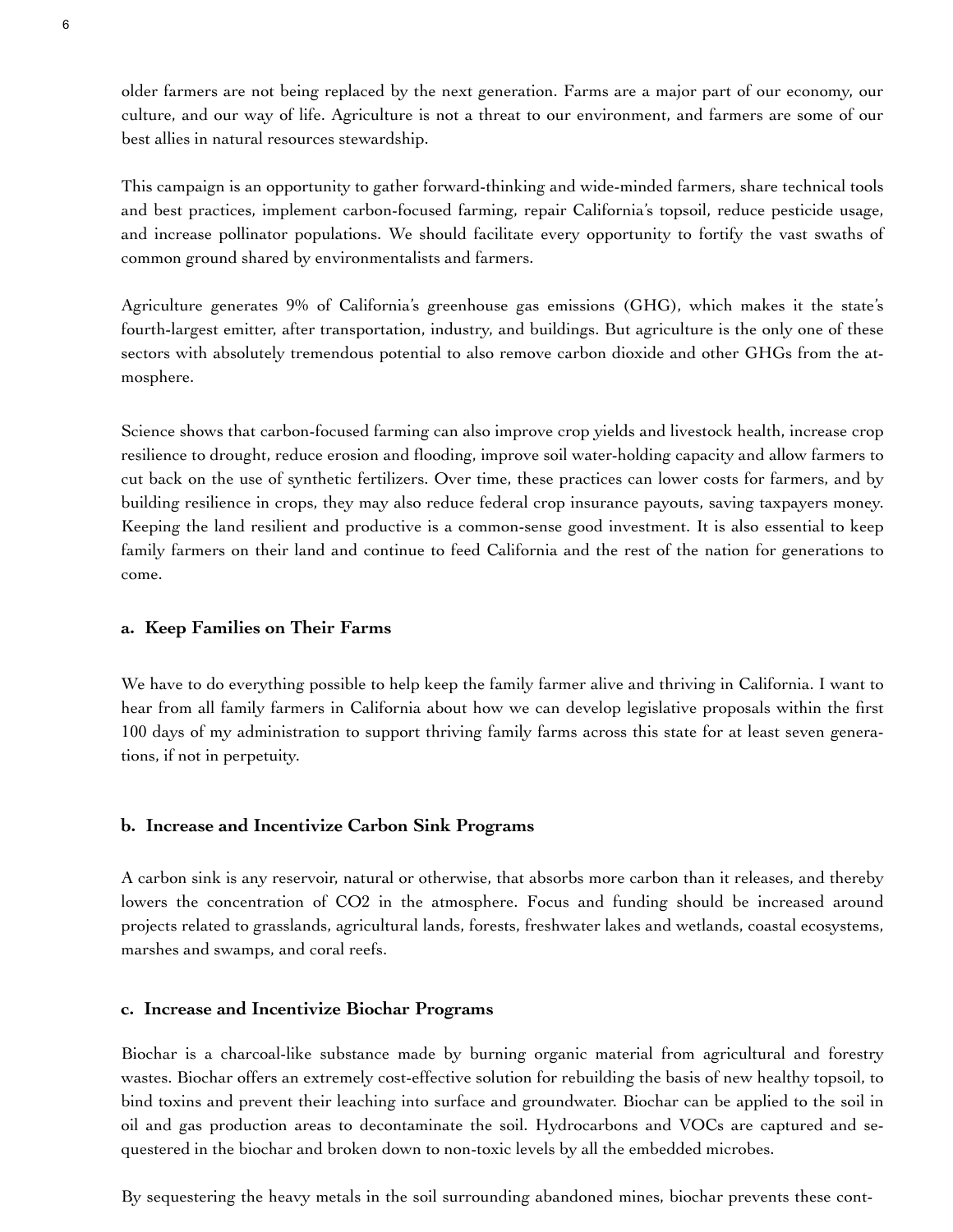aminants from leaching into local water supplies. Secondarily, biochar quickly facilitates the re-establishment of vegetation on this typically sterile ground with improved soil fertility and reduced erosion. Moreover, biochar can accomplish mine reclamation quickly and at a mere fraction of the cost of removing tailings to hazardous waste landfills.

### **d. Landfill Diversion**

In building soil health, California can also make use of wasted resources bound for the landfill. Currently, some 12 million tons of compostable or mulch-able organic waste is sent to California landfills annually, where it generates methane and other public health threats that must be managed or mitigated. The Healthy Soils Initiative presents an opportunity to return those organic materials to the soil, where they can serve as a resource for California's critical agricultural economy.

### **c. Stop Targeting Farmers**

I have been campaigning up and down the state of California, meeting with struggling, independent farmers and ranchers along the way. What is being done to them is criminal. They are being squeezed so their crops and orchards are forced to go fallow. This allows mega-conglomerates such as BlackRock, Blackstone, Vanguard, and the Bill Gates of the world, to come in and scoop up this valuable farmland for pennies on the dollar, including the respective water rights. It's time we point to the real water-hogs; data centers, and manufacturing, to name a few. Before we force farmers into making their land go fallow, we need massive upgrades and expansion in new water conservation and recycling technologies with the very industries that are doing the real damage.

## **3. Restore Common Sense Education**

California's school-aged children have over a year of instruction and weathered as of yet untold mileage in trauma from isolation, lack of stimulation, and fear protocols. The American Medical Association reports that America's school-aged children have lost 5 million years of life expectancy as a result of school closures for the first 12 months of pandemic protocols.

California's children have been subject to a program of state-sanctioned child abuse that needs to stop immediately. Children belong in school, educators belong with students, and we must get on with the business of learning. The vast majority of children face zero danger or risk from this virus. According to the CDC, children under 10 survive this virus with a staggering success rate of 99.998%. Most adults under age 60 (i.e., almost all teachers in California) have a similarly terrific survival rate of 99.6%. Note that these survival rates are without any vaccines. As things stand now, nearly all of California's school-aged children qualify for Individualized Educational Plans (IEP) to mitigate the emotional disturbance facilitated by the state's policies. This is not a tenable solution, however, so a thoughtful holistic approach to educational solutions is needed.

#### **a. In-Person Learning**

All of California's schools and child-centered programs need to commence in-person and on-campus learning immediately. According to the CDC, the leading cause of death among California's school-aged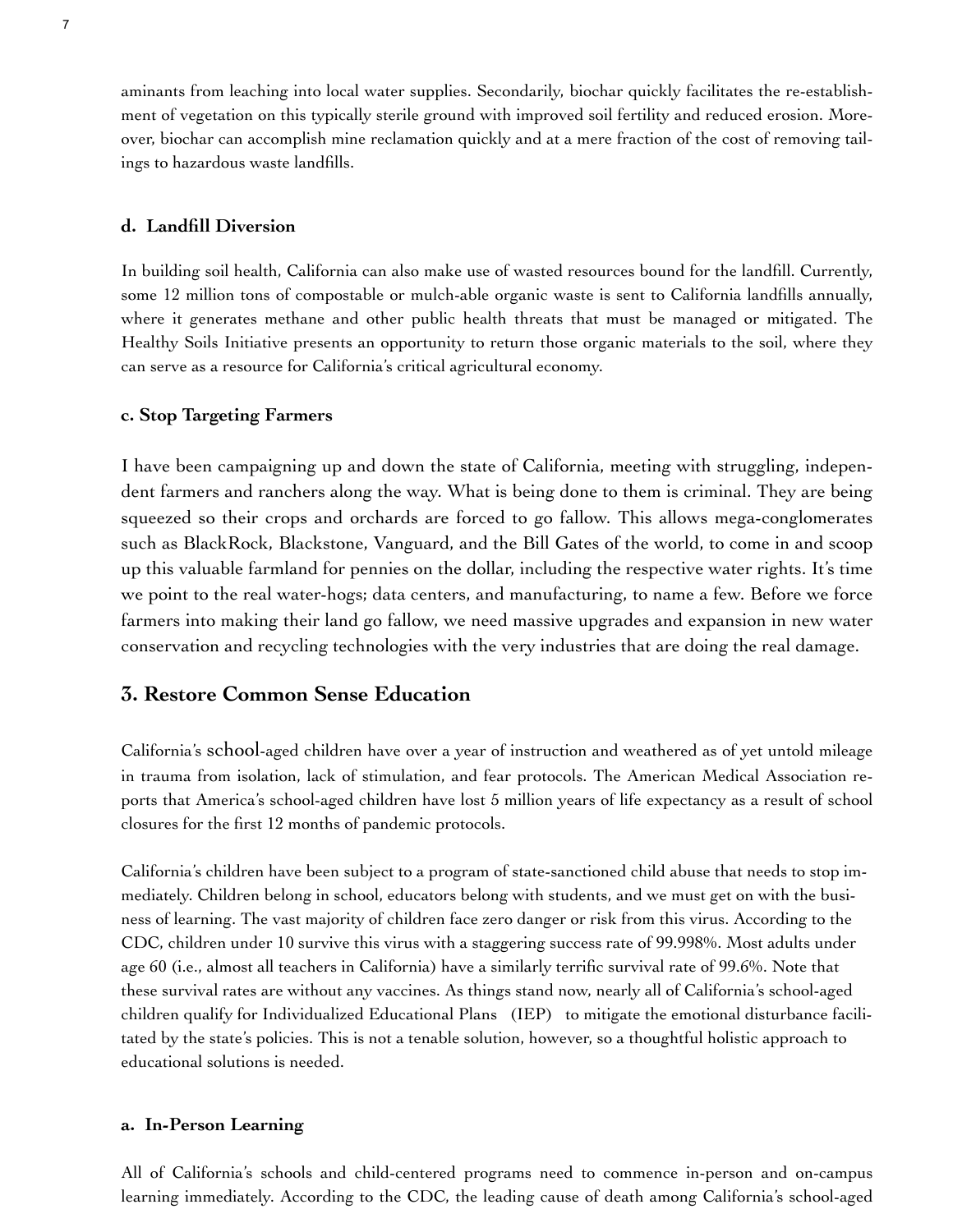children is now suicide and drug overdoses. Teachers and unions that balk at returning to campus will be encouraged to change lanes and we will hire new, less expensive teachers.

If you are not interested in doing the business of educating the millions of California students languishing behind screens or worse, with a virus floating around with a survival rate for kids that is comparable to or better than the common flu, then you may be in the wrong profession. While most teachers' risk of dying from this virus is also comparable to the common flu, the response to the virus being forced on our children is causing them to kill themselves at record rates.

We have also absolutely devastated hundreds of thousands of families who depend on in-person learning for their children to be able to conduct all of the business of their complete family lives. Distance learning is wildly inadequate and unacceptable. It is in no way comparable to in-person learning and it does not solve any of the related problems or challenges for parents and families of school-age children who need to have their kids back in school full-time immediately.

## **b. Real School Choice**

We need to immediately remove all of the pre-existing funding formulas and replace them with new, common-sense guidelines:

 $\rightarrow$  no more than 10% of total district budgets should be spent on administration;

 $\rightarrow$  no more than 5% of the total budget should be spent on technology;

 $\rightarrow$  max student/teacher ratios need to be brought down (20 students per teacher K-12); and

→ a Universal Education Savings Accounts: This allows the money to follow individual students to whatever K-12 school their parents choose for them whether it be traditional public school, charter school, private school, parochial school, charter/homeschool, or private/homeschool hybrids.

## **c. Education Restoration**

Restoration is the operative word for tackling California's unique challenges as they relate to students and education. Once upon a time, California guaranteed that 40% of the yearly budget be allocated to education. We had the best education system in the world. We need to restore our education system through:

 $\rightarrow$  Universal Education Savings Accounts: The reform that would change everything are universal Education Savings Accounts, where the money follows individual students to whatever K-12 school their parents choose for them: traditional public school, charter school, parochial school, private school, or even charter/homeschool and private/homeschool hybrids.

 $\rightarrow$  a robust and stable budget for education for ALL of California's children;

 $\rightarrow$  the precautionary principle: radical changes to the lives of students should be avoided at all costs un-

less proven safe for all students;

 $\rightarrow$  in-person learning;

→ standards-based Physical Education and outdoor education programs across all grades K-12 to help mitigate some of the effects of the last year;

 $\rightarrow$  standards-based Arts Education across all grades K-12 to help mitigate some of the effects of the last year;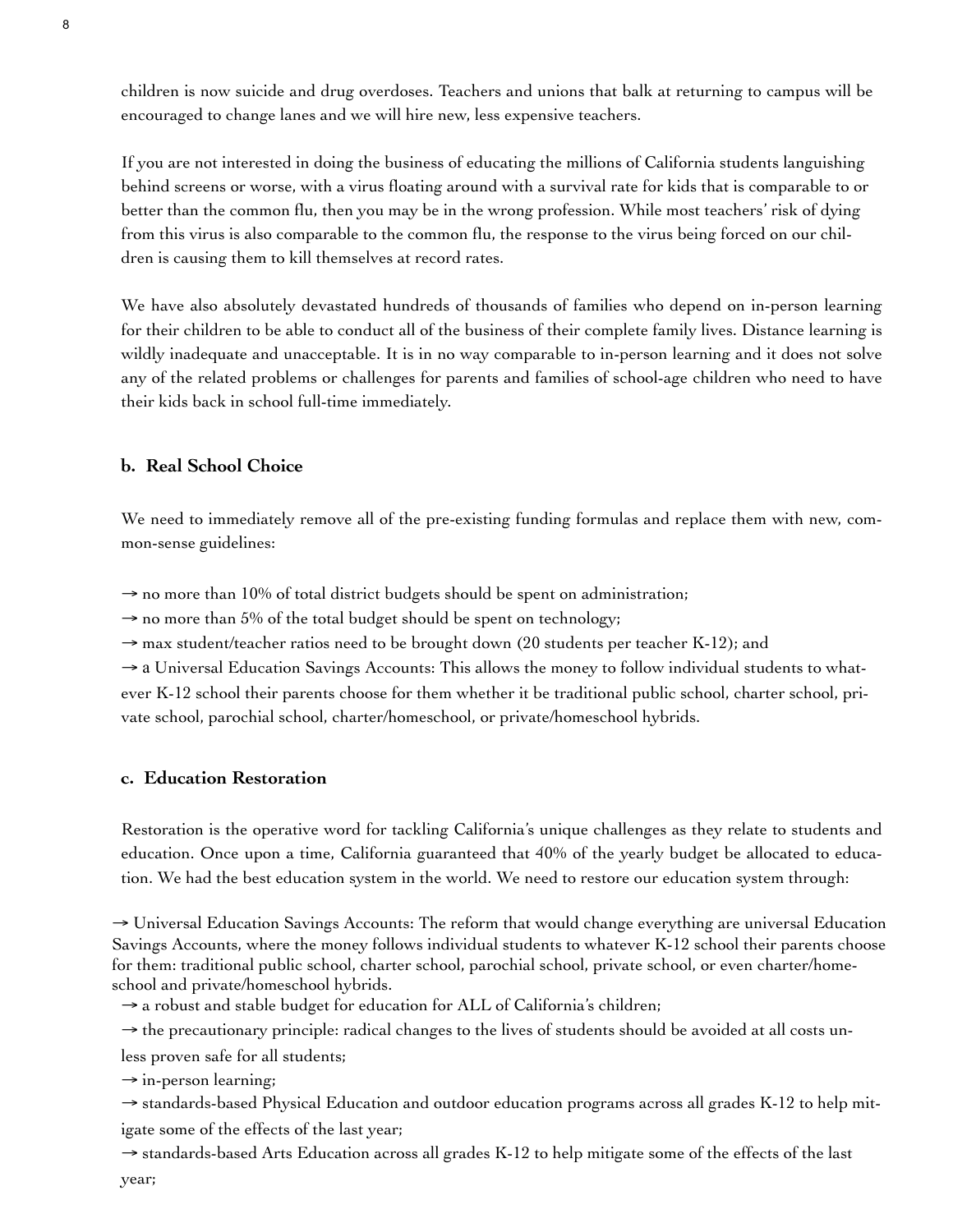$\rightarrow$  agricultural and farm education programs in high schools, colleges, and universities;

→ standards-based Civics, Health, and Home Economics curriculums to promote self-governance, responsibility, and self-sufficiency;

→ small class sizes: hire more teachers and reduce class sizes for better public health and educational outcomes;

 $\rightarrow$  neighborhood schools;

 $\rightarrow$  safe routes to schools;

 $\rightarrow$  school choice.

We need to suspend:

 $\rightarrow$  distance learning and hybrid schedules: all students deserve access to their education in the least restrictive environment

→ all scientifically unsupported and legally questionable mandates, including distance learning, masking, PCR testing, and shots -- we should instead employ measures that are actually confirmed as being legal and that we also KNOW are factually safe and effective, as supported by peer-reviewed medical studies and analysis of real-world practice differences in approaches and health outcomes in varied populations;

 $\rightarrow$  standardized testing  $-$  for at least 2 years  $-$  to help mitigate some of the effects of the last year (note: teaching to the test is not going to be an effective strategy for educators going back to campus and is certainly not an effective way to usher our students back into a rigorous scholarly life);

 $\rightarrow$  bloated budgets for administrators and technology

 $\rightarrow$  all student data mining across all grades K-12.

# **4. Real Public Health and Individual Wellbeing**

Real public health has been under attack for decades by a corporate, multinational industry that is primarily concerned with profit, not people's health. We have all experienced this in our interactions with the medical system. Traditional community public health resources, infrastructure, and personnel have been systematically dismantled and degraded while being captured and directed by corporate entities that have profit as their primary motive -- and not actual good public health practices.

Nevertheless, we still do have some strong remaining foundational health resources available in California and we need to be much smarter in how we support and deploy these resources. We also must stop trying to control how Californians choose to care for themselves. We need to get the government out of peoples' health decisions and let Californians be fully free and autonomous to make informed medical decisions for themselves and their families.

In devising real solutions for public health challenges, we should be guided by the following goals and principles:

- i.Do everything possible to not traumatize children or disrupt families and to maintain children's lives and routines and the lives and routines of their families.
- ii.Do everything possible to maintain economic and social stability and cohesion (i.e., do not issue contradictory, shifting, and impossible to understand or enforce orders and mandates).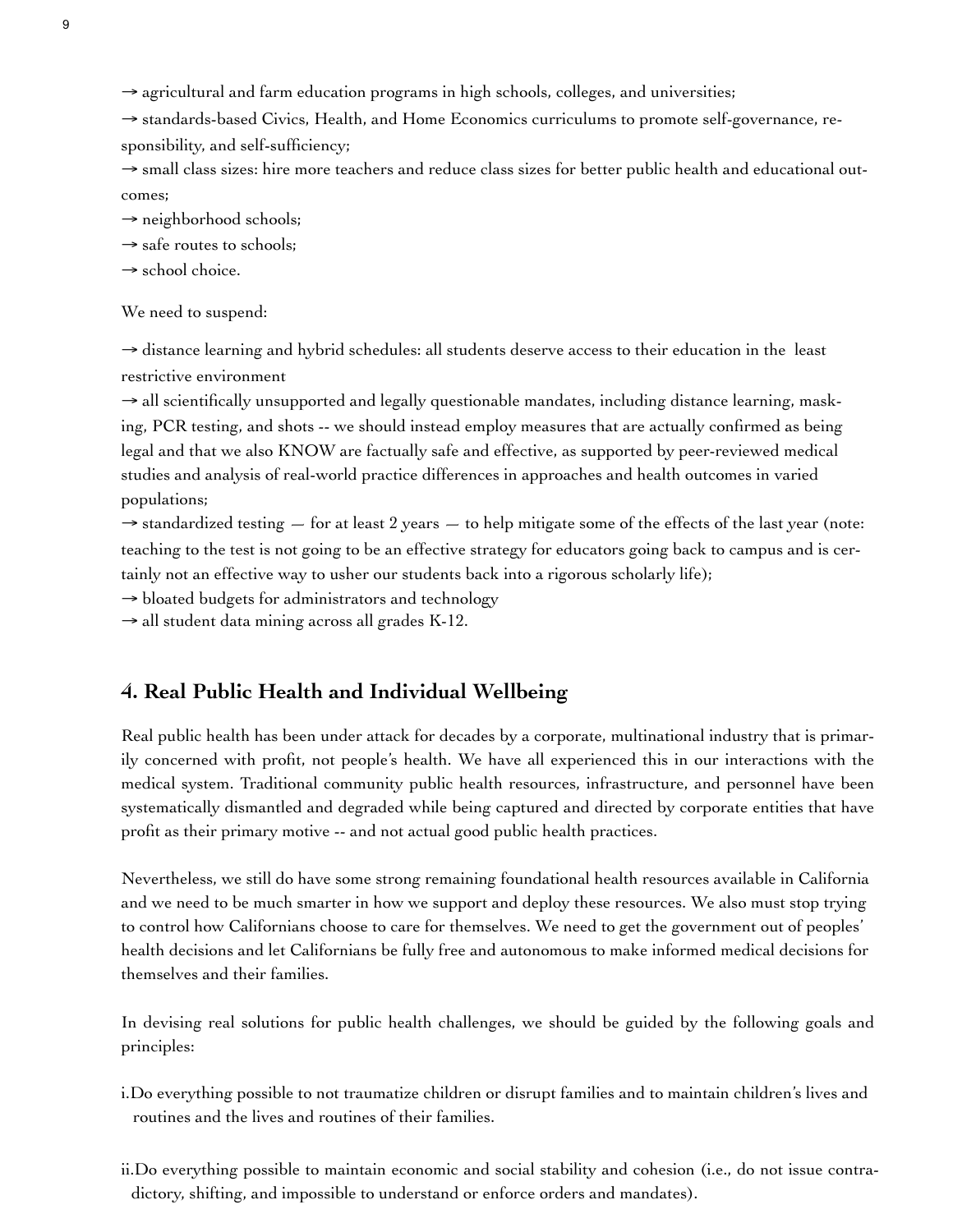iii.Constantly seek out new advice and information from diverse experts with divergent opinions and areas of expertise and then actually incorporate this information to develop best practices so that the state is promoting protocols that are actually effective and not harmful.

Every Californian -- every human -- has a basic fundamental right to make choices about his or her own health, with full informed consent and transparency about the potential risks and benefits of different treatments or approaches, whether one of our school children eager to get back to in-person learning, a patient in physical therapy considering the differences between a drug/pain-management regime versus alternative modalities, or a pregnant mom-to-be considering whether she wants to go with a midwife/doula approach and do a home-birth versus going to the hospital to give birth with all that entails. We must - and we will -- do better at empowering Californians to be the masters of their own individual health and wellbeing.

#### **a. Look for Bottom-Up Solutions**

Throughout these last months, numerous prominent doctors and medical professionals around the world — many of them based here in California — have attempted to share critically important information about the Coronavirus and the best protocols for managing it. Whenever this information diverges from official CDC and WHO authority, it has been virtually impossible for doctors to even get the word out to other doctors, let alone to the broader general public. This must stop.

We have multiple demonstrably effective preventive and clinical treatments for this virus and the related symptoms and complications that can develop. These treatments have been effective in elderly and sick patients. Even when protocols are adopted by literally multiple other nations, they do not get even basic press coverage here in the USA. Worse, doctors attempting to share their work is blocked, vilified, and censored by mainstream outlets and social media and even threatened with licensure review. We know from these medical experts on the frontlines that early treatment, ozone therapy, budesonide inhalers, hydroxychloroquine, Ivermectin, high Vitamin D & C, and also zinc are all proving successful at treating even very at-risk and vulnerable patients.

As governor, I will never allow the censoring of information. Whenever there is good, solid, useful information available, I will do everything in my power to make sure it is shared broadly with the public and incorporated into how my administration is tackling any problem or challenge.

#### **b. Empower Doctors, Nurses, and Other Health Care Providers to be Independent Voices**

Healthcare and the practice of medicine are constantly evolving and growing. At least that is how it is supposed to work. There are nearly 1 million doctors in the US. There are approximately 140,000 doctors in California. But fewer than half of them (only around 60,000) are actively practicing medicine. And most of those who are practicing have nowhere near enough time on any given day to really get to know their patients or provide a comprehensive or holistic level of care.

We need to face facts: more and more Californians are receiving health care from people who are not allopathic doctors or nurses. That does not have to be a problem as long as we do everything we can to support new doctors and nurses joining the profession and also do everything possible to support the diversi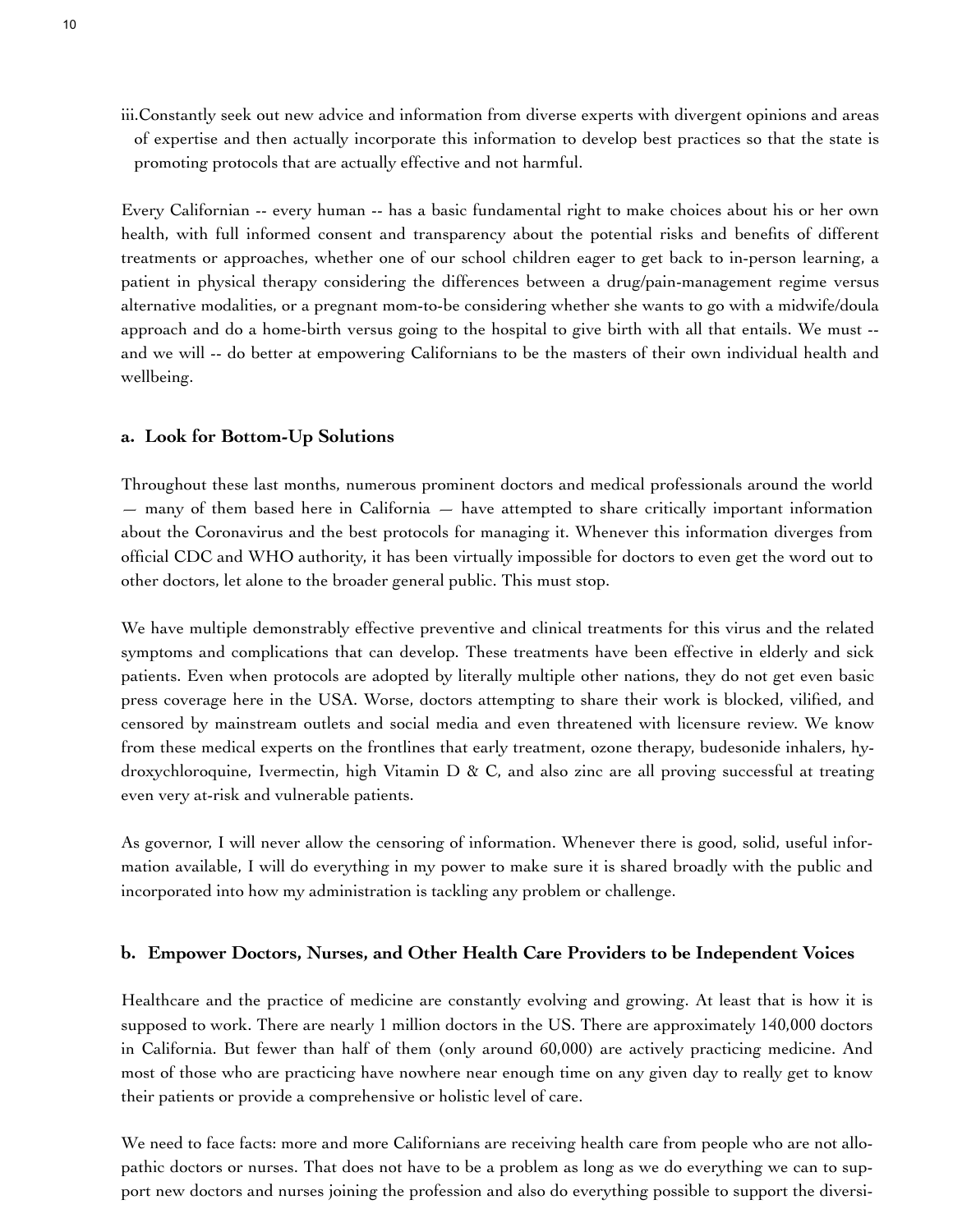ty of practitioners across our state who are using highly effective alternative modalities. We are all individuals with different needs; so we should let people practice and receive the health care treatments that work best for them.

#### **c. Alternative Therapies for Veterans**

Now more than ever our veterans must be ensured the same standard of care as civilians. Like many Californians, veterans are turning to alternative therapies while under VA care such as therapy/service dogs, equine therapy, agri-therapy, MDMA-assisted psychotherapy, and cannabis for post-traumatic syndrome (PTSD) and traumatic brain injuries (TBI). California needs to lead the way in ensuring these therapies are financially supported, and readily available in all areas, by integrating these services into the Veterans Health Administration (VHA): The US's largest integrated health care system consisting of 152 medical centers, nearly 1,400 community-based outpatient clinics, community living centers, Vet Centers and Domiciliaries.

#### **d. Rural Community Doctors, Nurses, and Healers Program**

We need to ensure that every county in California has a basic level of medical and public health care. This is going to take local, state, and federal resources. Within my first 100 days, I will convene a Task Force to make a set of specific policy recommendations to myself and the legislature regarding parameters for establishing a statewide program to support doctors, nurses, and other healers in rural and less-populated areas of our state that suffer the greatest shortage.

#### **e. Community Gardens**

It's time we make "food deserts" a thing of the past. We need neighborhood-based and school-centered community gardens in every neighborhood in this state.

I will instruct the Secretary of Education and Secretary of Natural Resources to establish a dual Secretary-level administered program to ensure that every neighborhood in the state has the resources and support for the people who live in that neighborhood to develop community gardens tied to a school or group of schools that provide opportunities for the children and families in that neighborhood who wish to participate to grow and harvest food and share in the bounty of the garden. This is a key program to enlist the participation and leadership of our veterans, service members, and their families.

Community and family gardens are essential to healthy living. For thousands of years, we have grown fruits and vegetables and shared in their harvest communally. California is one of the most fertile and favorable growing regions in the world Yet in many neighborhoods across this state, it has become almost impossible for most residents to participate in the process of growing at least some of their own food. This must change. It will be a foundational piece of a truly healthy California populace going forward.

#### **f. Expand CalFresh Programs**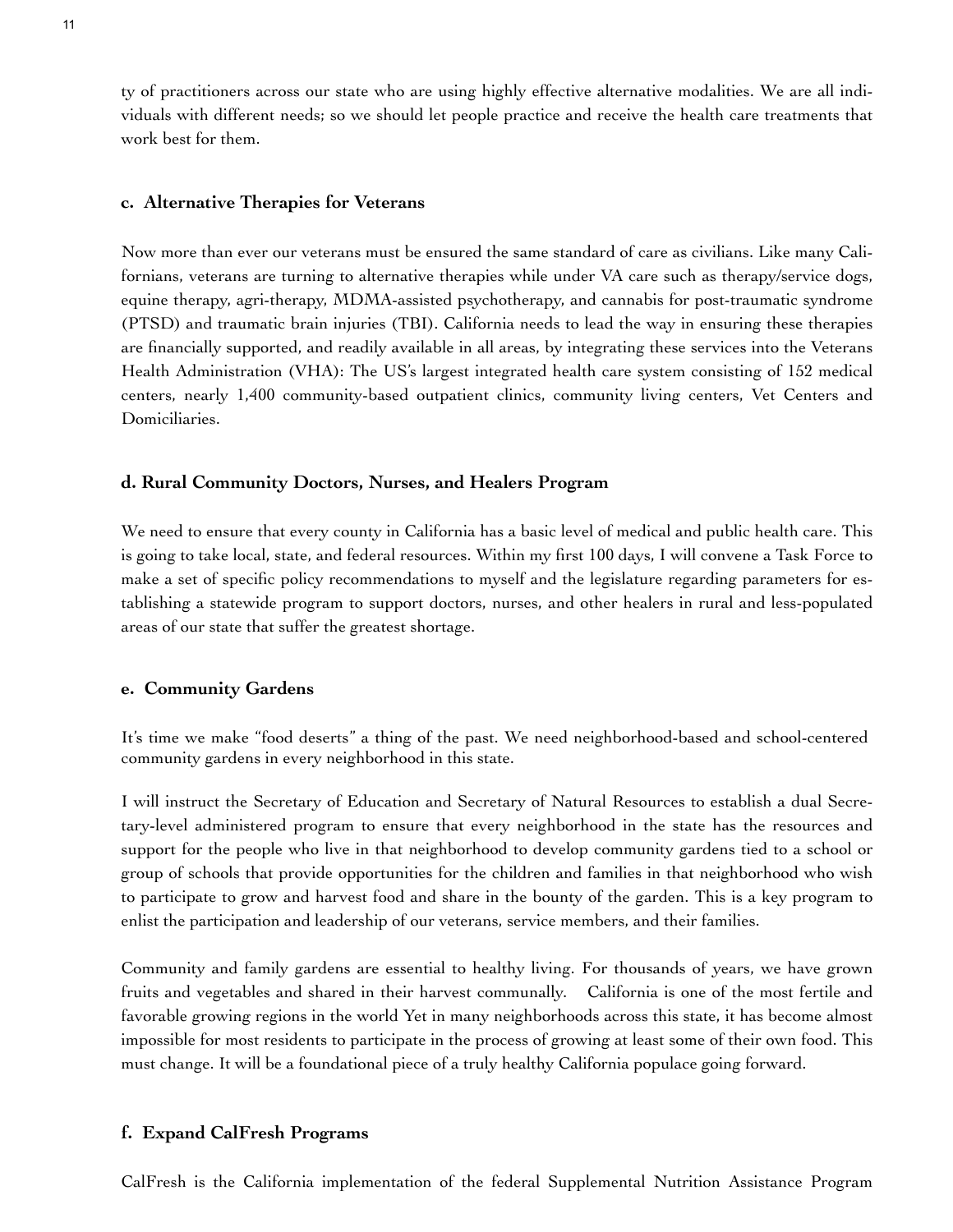(SNAP), formerly known as the Food Stamp Program, which provides financial assistance for purchasing food to low-income California residents.

Many low-income families simply do not have easy access to fresh produce from local grocery stores or farmers' markets. We need to ensure that the program supports the provision of stores and markets where participants can use the financial support to purchase healthy foods.

We also need to ensure that participants have opportunities to learn how to prepare healthy meals. Many of our people and communities have lost what used to be basic common knowledge about how to grow, prepare, preserve and store certain basic foods. Under my administration, we will expand CalFresh to support a rebirth of common-sense local food production and access. Food is medicine and overall health begins with diet. It is far too difficult for too many of us in this state of incredible agricultural abundance to access good real food. This must change.

### **g. Expand Community Centers**

We will support healthy development opportunities for parents and their children through a statewide campaign that encourages healthy eating, outdoor exercise, movement, and activities by providing "Get Outdoors" grants to existing and new community centers and community groups. We will use and augment existing resources and programs wherever possible. We will also look to expand the use of community centers for job training, after-school programs, etc.

### **h. Intergenerational Day Care**

In today's Covid world, more than ever, we are clearly seeing the care of young and old being dangerously segregated, with very limited opportunity for the two age groups to interact.

A concept known as "non-familial intergenerational interactions" is focused on the seemingly simple idea that old and young can bring new enthusiasm, energy, and much-needed passing of knowledge to each other's lives. In the last 20 years or so this concept has been increasingly picked up – particularly in the US, where more and more shared care facilities are being opened.

It's not simply about putting a baby and toddler's daycare center in a nursing home, however. It involves planned interactions between elders and college students, schoolchildren, or youngsters of other ages in a variety of settings. Community Centers can become the epicenter of this much needed generational revolution.

### **i. Reduce Drug Pricing and Dependency**

According to a recent survey by the Kaiser Family Foundation, 60% of Americans take at least one prescription and 79% say the cost is unreasonable. This must stop. We must advocate for more affordable therapies and pricing transparency. I will do everything in my power to support the use of California's massive collective buying power to bring down the costs of drugs and other therapies for all Californians.

But there are limits to what we can do at the state level. And beyond drug costs, far too many Californians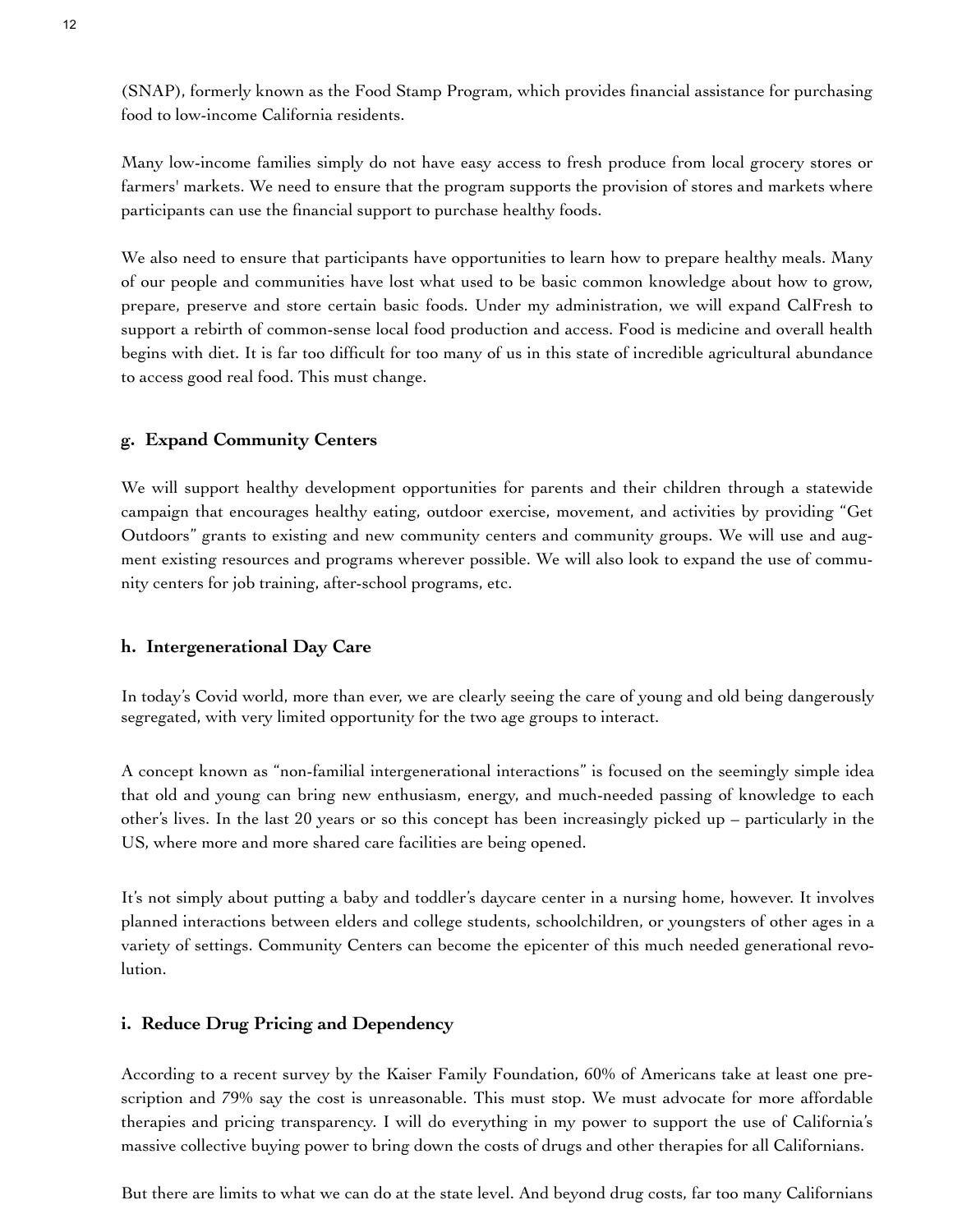are simply taking way too many prescription drugs. While we need to make drugs more affordable, it's even more important that we help people reduce their overall dependency on drugs and become more fully healthy so that they can reduce their overall medical and prescription costs.

Healthcare costs consume a huge portion of California's budget. According to the California Healthcare Foundation, health spending in California equals almost \$300 billion per year, or nearly \$8,000 per person per year. We simply must do everything we can to bring down these costs and help Californians get healthier and less drug-dependent.

# **5. Durable Economic Growth**

The California economy is in free-fall. California residents are losing hope and exiting the state at unprecedented rates. The economic and social impact of Newsom's responses to Covid has been catastrophic: boarded-up storefronts, homelessness and crime worsening rapidly, increases in alcohol abuse, drug overdoses, addiction, and suicide. The leading cause of death among young people in California is now suicide. We need durable economic growth to ensure that our children and generations to come have hope, opportunity, and purpose.

These unprecedented impacts are going to require unparalleled investment to revitalize our economy. We need leadership that spurs massive new opportunities for Californians to reinvest in ourselves and our communities, creating a modern-day California Renaissance. In the words of the great Booker T. Washington, "It is time to cast down our buckets where we are." This investment needs to begin by utilizing several key systems that we already have in place.

## **a. Expand California**#**s Infrastructure Bank**

The California Infrastructure and Economic Development Bank (IBank) was created to finance public infrastructure and private development that promote job growth, contribute to a strong economy and improve the quality of life in California communities. But the bank has never been fully or properly funded. It is long past time to dramatically expand the IBank, increase per-project caps, and use our own in-state resources to invest in our future. Rather than spend billions of dollars in interest payments to borrow money from Wall Street, we could be borrowing from ourselves at a fraction of the cost and without any out-of-state loss of capital.

Two major reforms are required. First, we have to broaden the charter of the Ibank so that it not only funds government projects as is presently the case, but also private endeavors, including Main Street mom and pop businesses and manufacturing. Second, we also must remove the exceedingly low financing caps that prevent the Ibank from supporting any projects of real significance.

Fully and appropriately financing the bank to meet our needs will be a challenge. California is staring down the barrel at nearly \$500B in deferred maintenance on roadways with hundreds of billions more in deferred maintenance and upgrades needed across multiple sectors (schools, hospitals, water, utilities). All told, our state is likely facing somewhere around several trillion dollars in critically important infrastructure needs. There is no easy way to finance these needs. But what we are doing now to finance these needs is supremely ineffective -- wasting tens of billions of dollars every year on interest payments to Wall Street is wasteful. If we finance our own projects through our own state bank, we won't charge ourselves so much in interest. So we can get the most out of our money and make every dollar we invest in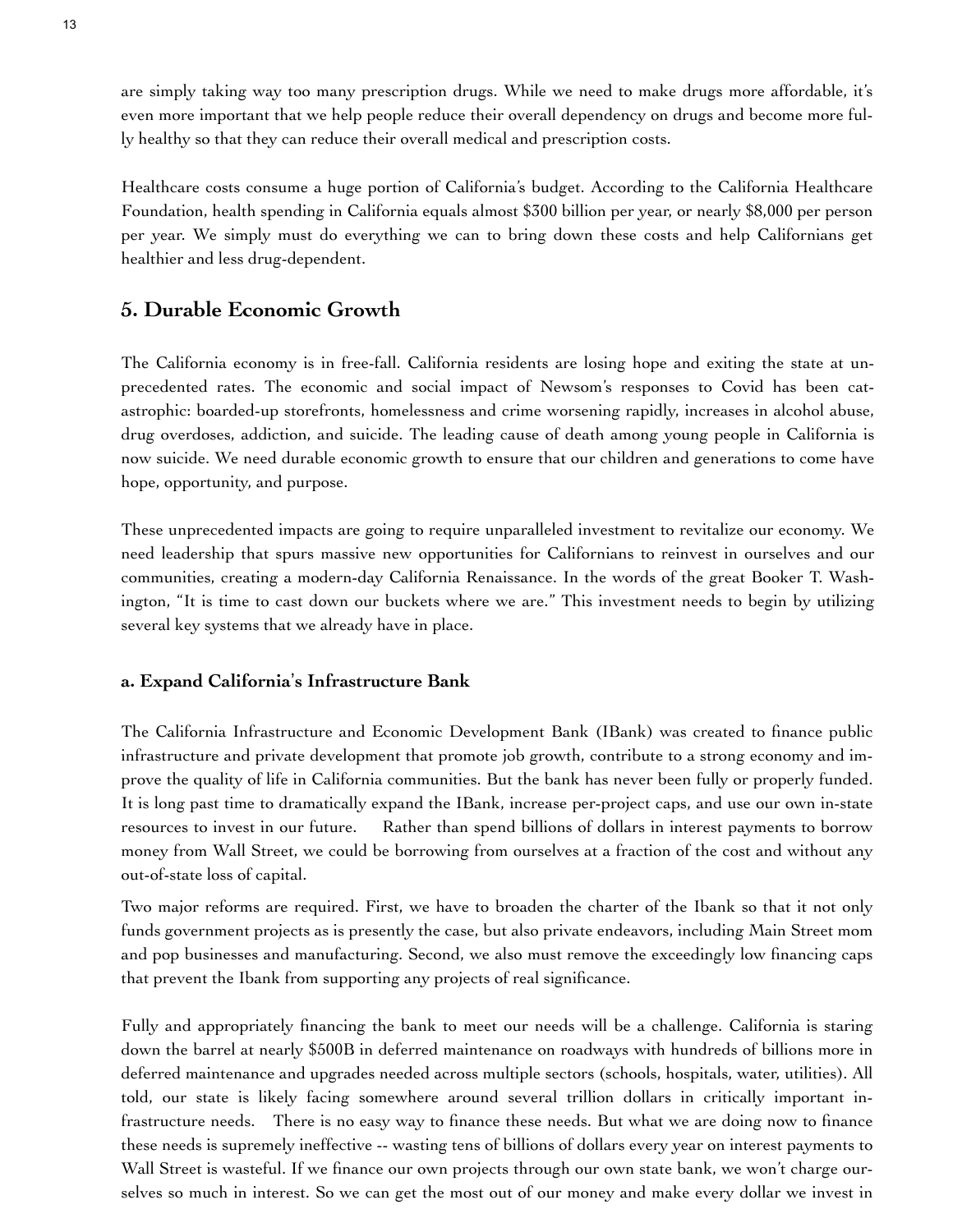this state count for something meaningful.

Within the first 100 days of my administration, I will work with all willing members of the legislature to pass legislation to massively expand the use of the IBank to help jumpstart our economy at every level.

Whether we're talking about a young person just getting her or his start or a mom and dad who've fallen on hard times or seniors who've lost or never had any retirement savings, millions of Californians need a better way to access relatively small amounts of capital without having to pay exorbitantly interest high interest rates. If we structure a new California Main Street microloan and grant program to target quick money to families and individuals with a dream and a need, we will spur a massive wave of new sustainable local economic growth, for pennies on the dollar compared to what we're paying in interest right now.

Establish an Economic Task Force from each respective county to identify the greatest local needs and help develop tailor-made responses — via seed funding, partial investments, or matching funds subsidized through the IBank. Special emphasis will be given to investments supporting housing development, addressing homelessness, expanding regenerative farming, providing carbon sequestration -- and other criteria highlighted within this document.

We need to stop spending 5-10% interest on our bond indebtedness to line the pockets of Wall Street and start investing our money much more efficiently and effectively within California.

# **b. Modernize California's Infrastructure Bank to Meet Regenerative Farming Goals**

Now is the time to use California's Infrastructure Bank to meet its fullest potential. We can incentive regenerative farming, rebuilding the topsoil, and transforming mono-crops into farmland that reduces the need for chemicals, petroleum-based fertilizers, and water while increasing production yields and increased stewardship of the planet. The more a farmer meets California's regenerative checklist the lower the interest rates on loans to transform their respective farmland.

# **c. Expand Use of Enhanced Infrastructure Financing Districts (EIFDs)**

EIFDs provides broad authority for local agencies to use Tax Increment Financing (TIF) through the sale of 45-year bonds to fund a variety of projects, including public capital facilities and projects of "communitywide significance." Combining expanded use of the IBank with expanded use of EIFDs will allow us to rapidly deploy an incredibly large amount of public and private capital into California's communities to support economic recovery and sustainable growth: housing that all California families and individuals can afford, expanded child-care facilities, expanded and restored parks and outdoor community facilities, transit facilities, road repairs, parking facilities, and all the amenities that increase the quality of life in California for all citizens, for generations to come..

## **d. Axe the Gas Tax**

In 2018, the Legislature put Proposition 69 on the June statewide ballot, claiming it would protect California's gas tax revenues against the type of diversion that had occurred in the past. Then-Governor Brown campaigned aggressively for the measure and it passed. However, it soon became clear that Prop 69 was just another smokescreen.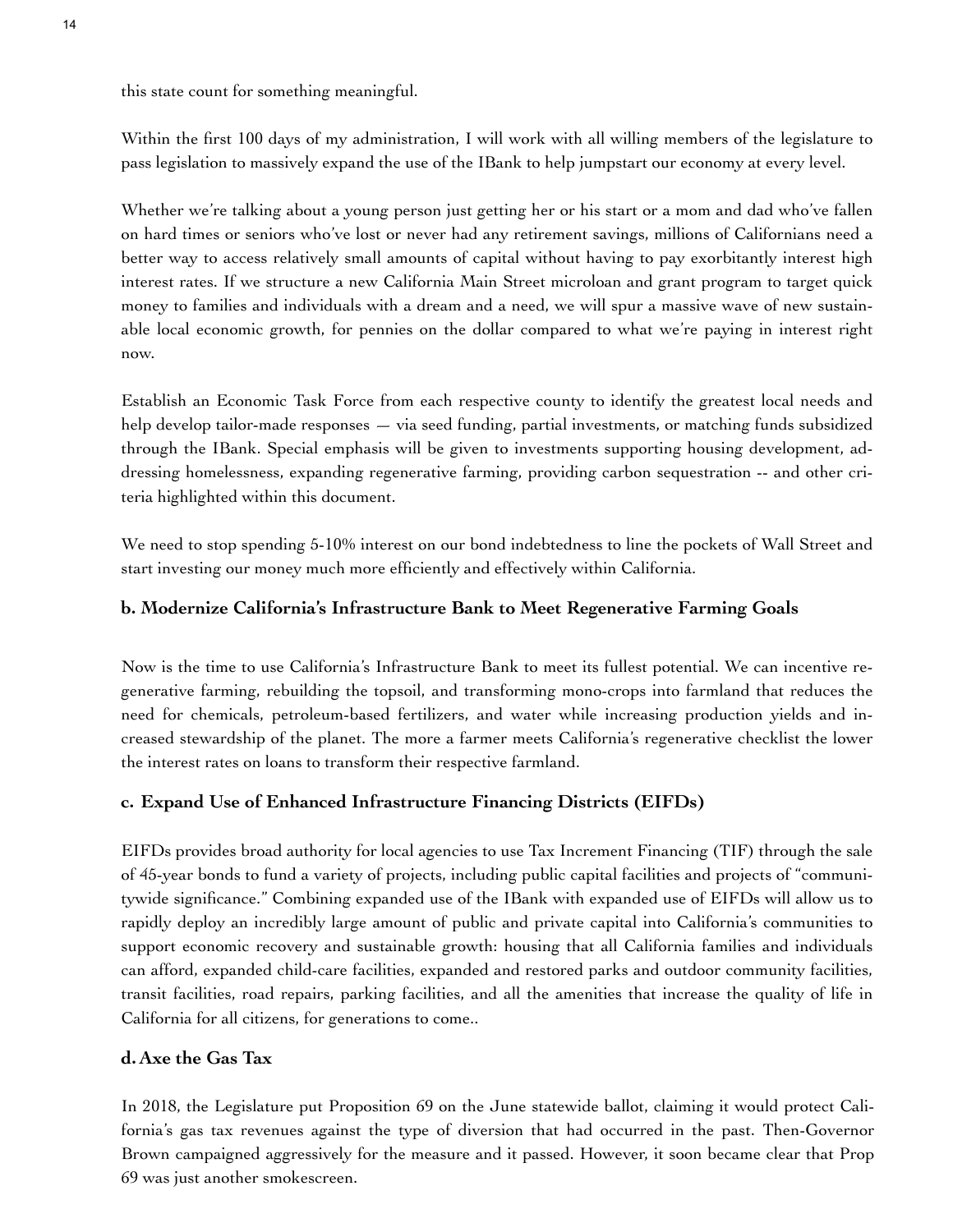In September 2019, Governor Newsom signed an executive order that re-directed gas tax money to fund a variety of projects rather than dedicating the money to repairing and upgrading the state's broken highways and roads. We have over \$400 BILLION in deferred maintenance costs that have piled up on our state's transportation network over the years.

The horrible condition of our roads and bridges and the severe traffic congestion in all of our major metro areas means that we end up wasting a ton of money every year, patching and repairing but never keeping pace with the growing backlog of maintenance needs. This Band-Aid approach to road maintenance is personally costing each and every California vehicle owner thousands of dollars each year, in the form of annual per capita dollars spent on vehicle ownership in this state nearly DOUBLE the national average. It costs the average American approximately \$7,000 to \$8,000 per year to own and operate a vehicle, but it costs the average Californian between \$13,000 to \$15,000.

Under the current political regime, Californians are suffering from the worst roadways in the nation and yet we pay the highest transportation costs and taxes. We need to be smarter -- much smarter. We must stop throwing bad money after good and start reducing our overall debt burden. And we need to stop lying to ourselves.

The real truth is that there is no way we will ever be able to make up for all the deferred maintenance costs on our roadways (or the deferred maintenance costs in any other of our major infrastructure challenge areas). In this area alone, we're looking at a greater than \$400B hole. That's nearly twice our total annual state budget. Each year, the gas tax has only been bringing in about ¼ of 1% of the total amount needed to fix our roads -- and then a significant portion of that pitifully inadequate amount has been siphoned off for other non-roadway projects!

We need to get real -- and real serious -- about the costs we face and the actual availability of resources to meet these costs. Since there's no way we're ever going to meet the entire need, we need to figure out how to prioritize at the state and local levels; craft a detailed, transparent, and fair plan for covering the essential repair costs as quickly as possible; and empower our local governments to have more focused, nondivertible monies to meet these challenges locally.

Finally, we have to stop building infrastructure that we cannot afford to maintain. Building roads is popular but it's too easy to build them without understanding the long-term costs and consequences. It's much harder and far more expensive to maintain a road in perpetuity than it is to build it — especially if you do not keep up regular maintenance and let little repairs build up to such an extent that the entire roadway bed must ultimately be replaced (which is exactly what's happened with literally thousands and thousands of roadway miles across our state).

Too many of our elected leaders have been misleading us for decades about these infrastructure challenges. I will not lie to you about this or anything else. We've got some seriously major challenges and there's no way we can fix them so long as our leaders keep lying to us about the real details and scale of the problems we face.

There is no easy fix to the challenge of developing the financing we need for all our backlogged infrastructure costs. But the place to start is by being honest with each other about the challenge. That's what this Contract does and that's what I will do as Governor.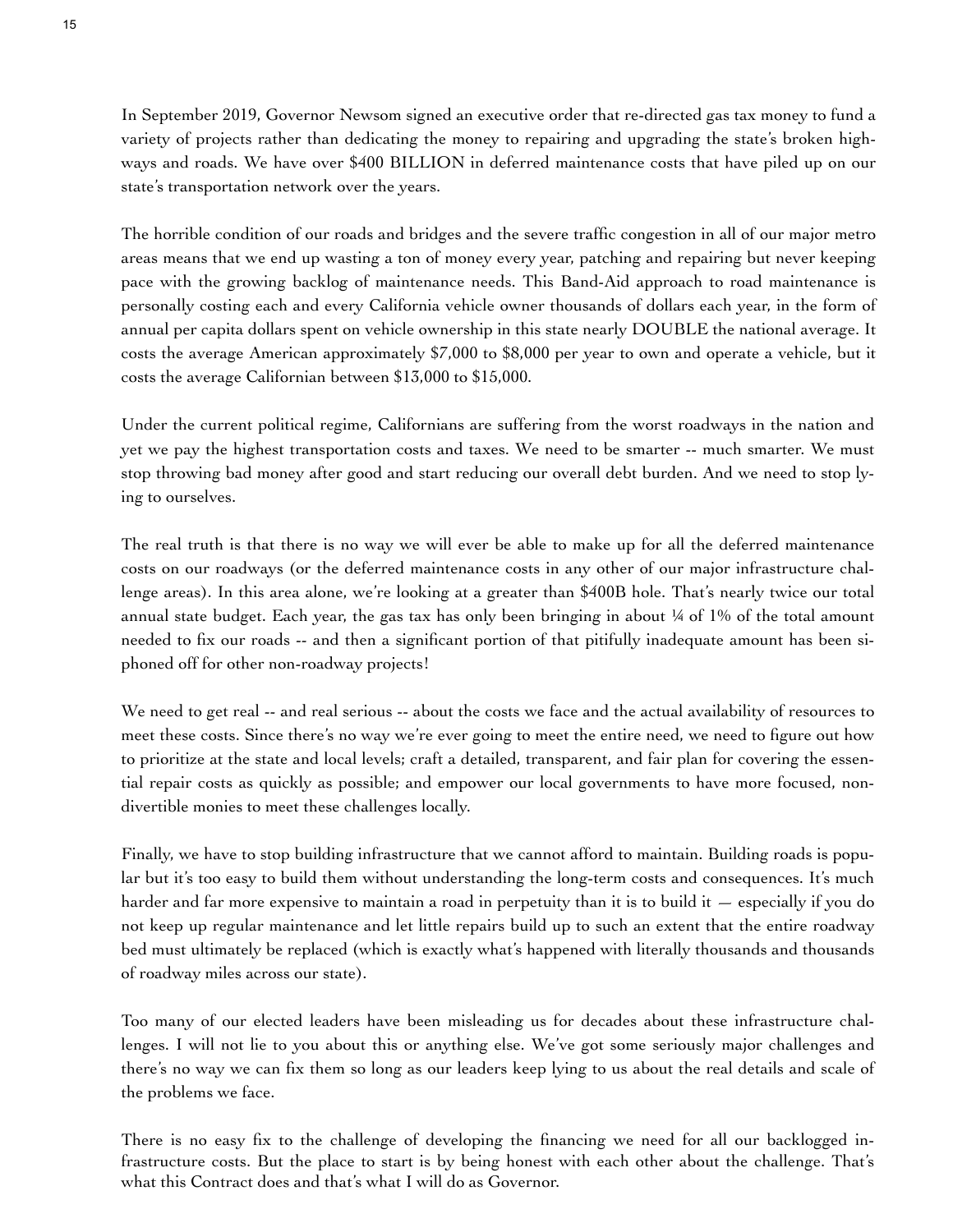## **e. Help Cannabis Farmers — NOT the Cannabis Bureaucracy**

Since the legalization of cannabis in California, this process has proven a boon to certain savvy local businesses and economic regions. Cannabis businesses continue to open statewide, even during these last months.

But many growers, processors, retailers, and whole communities continue to struggle with the stranglehold of multiple layers of an often contradictory city/county/state bureaucracies, as well as all the fees and permits. Many other Californians — particularly folks with lower incomes and communities that have historically been targeted for low-level drug offenses — are locked out of the Green Renaissance altogether. There are also very serious challenges related to water use and dwindling water resources that we have to do a much better job addressing.

It is high time we support the environmentally and economically sustainable growth of this incredible home-grown industry by streamlining the process to open new legal cannabis businesses while also ensuring that we do not exacerbate our water challenges.

# **f. Support Real Manual Work Options**

We will expand the Cal-Grant program with additional financial resources and by broadening the definitions of "vocations" and "choices." Cal-Grants will be expanded to include trade schools and other vocational training, including guilds and future farmers' programs.

Communities across the state are short on skilled tradespeople. The demand is there, the jobs are there; what's not available are the skilled workers. That will change when we make it possible for people with limited means to get the training and resources they need with zero out-of-pocket costs.

## **e. Fast-track Business Loans for Veterans**

Many veterans have a deep yearning to own their own businesses, however, loans are hard to come by and grants are difficult to navigate if you aren't familiar with the process.This is where CalVet Veteran Services can play a larger role by providing the technical support for vets to navigate these lending and grant opportunities to assist our veterans in launching their own businesses. Red tape, overwhelming hoop-jumping, and lack of technical assistance have become the barrier to veterans starting their own businesses. A little hand-holding can go a long way here in making an immediate and big difference in our veterans' lives.

# **6. Vibrant Communities**

Most of us want mostly the same things: safety, amenities, good neighbors, and opportunities for our children and families. Yet we've managed to create a state in which the majority of Californians are deeply frustrated with the quality of our lives and our communities.

Homelessness, traffic, road deterioration, difficulty doing business or building anything new -- our communities do not reflect our values or our dreams for our children and the future. Below is a small selection of items that collectively can begin to improve the quality of life in many of our communities. We all deserve a certain standard of living and quality of life, and we have failed to meet this standard throughout our great state.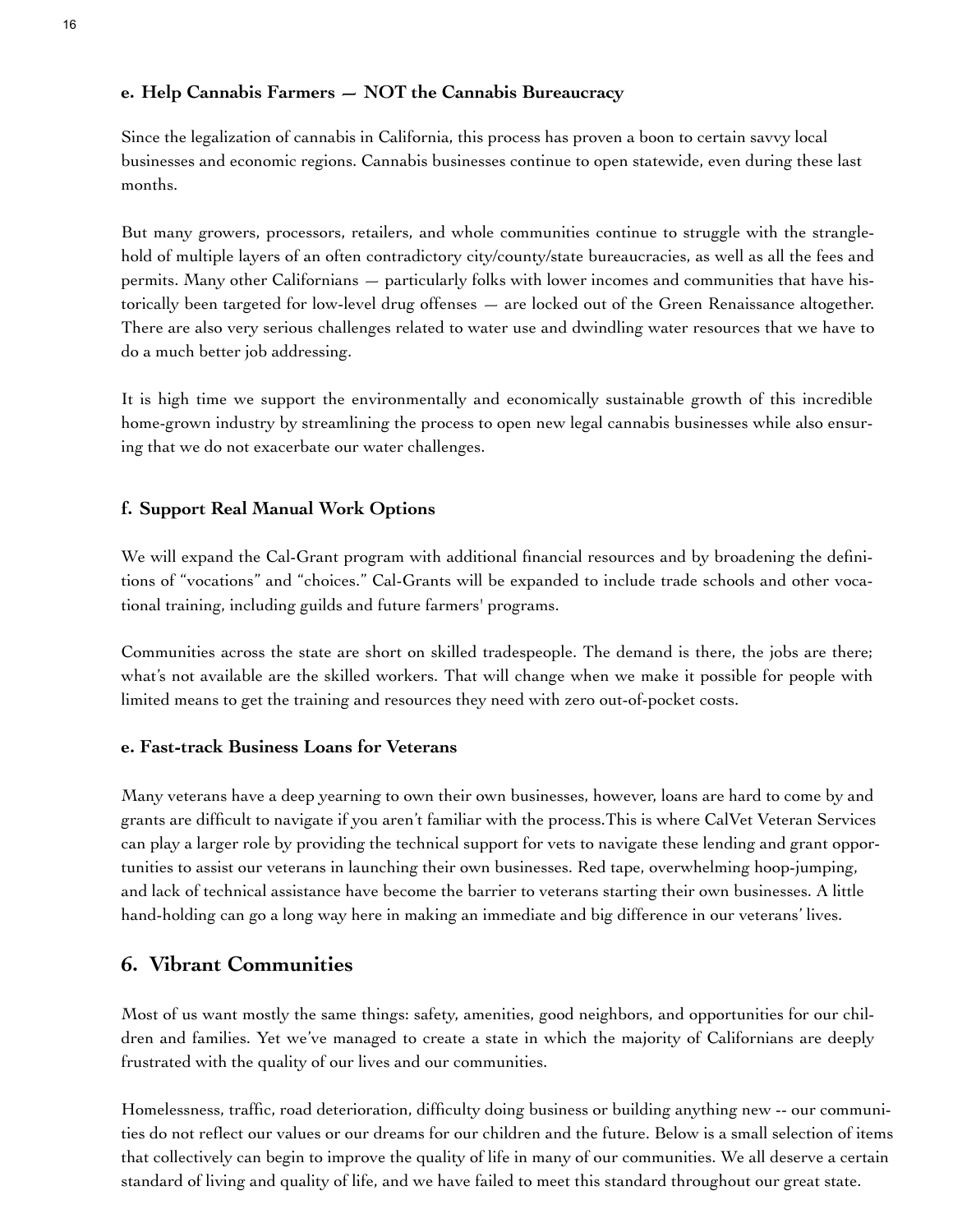#### **a. Ensure Health Freedom**

In the words of Bob Marley, "Every man has the right to decide his own destiny." Every woman, man, and child has the right to self-determine. Corporal autonomy is a life-affirming fundamental human right. Medical mandates of any kind are unconstitutional and un-American. They will have zero place in California under my administration. It seems as though folks have forgotten that the state functions as a body of the will of the people. The people's bodies do not belong to the state.

Citizens have the right to choose or refuse medical coverage and treatments. Moreover, all insurance companies must be permanently removed from any involvement whatsoever in medical decision-making. We must fully restore patient-doctor privilege.

### **b. Work Toward Universal Paid-Parental Leave**

I will work with all legislators and other stakeholders to figure out how we ensure that all new parents in California have sufficient paid time off to take care of their babies and themselves. It is inhumane how our society treats babies and their parents. We can and must do better.

### **c. Preserve Local Control Over Broadband Deployment**

Ensure city and county government's local control over wired broadband and wireless telecommunications infrastructure. Local communities must retain the freedom to integrate the best Broadband options for their residents. Ensure that at the federal, state, and local levels tame the unnecessarily dense deployment of 4G/5G so-called "small" Wireless Telecommunications Facilities (sWTFs) in residential neighborhoods.

### **d. Online Privacy Protection and Personal Credit**

We must stop the monetization of personal information. Everyone has a right to do business in California without having our personal information stolen and used against us by corporations or criminals  $-$  or by criminal corporations.

### **e. Complete Streets**

"Complete Streets" create safe, comfortable multimodal transportation networks by acknowledging the needs of pedestrians, bicyclists, transit riders, and automobile drivers of all ages and abilities.

We have been talking about this for years now. It is simple: every time we rehab a street in California we need to make it a complete street so that all users can use the public rights of way. By doing so we will;

- $\rightarrow$  increase transportation choices;
- $\rightarrow$  revitalize economies;
- $\rightarrow$  improve return on infrastructure investments;
- $\rightarrow$  improve safety for all users;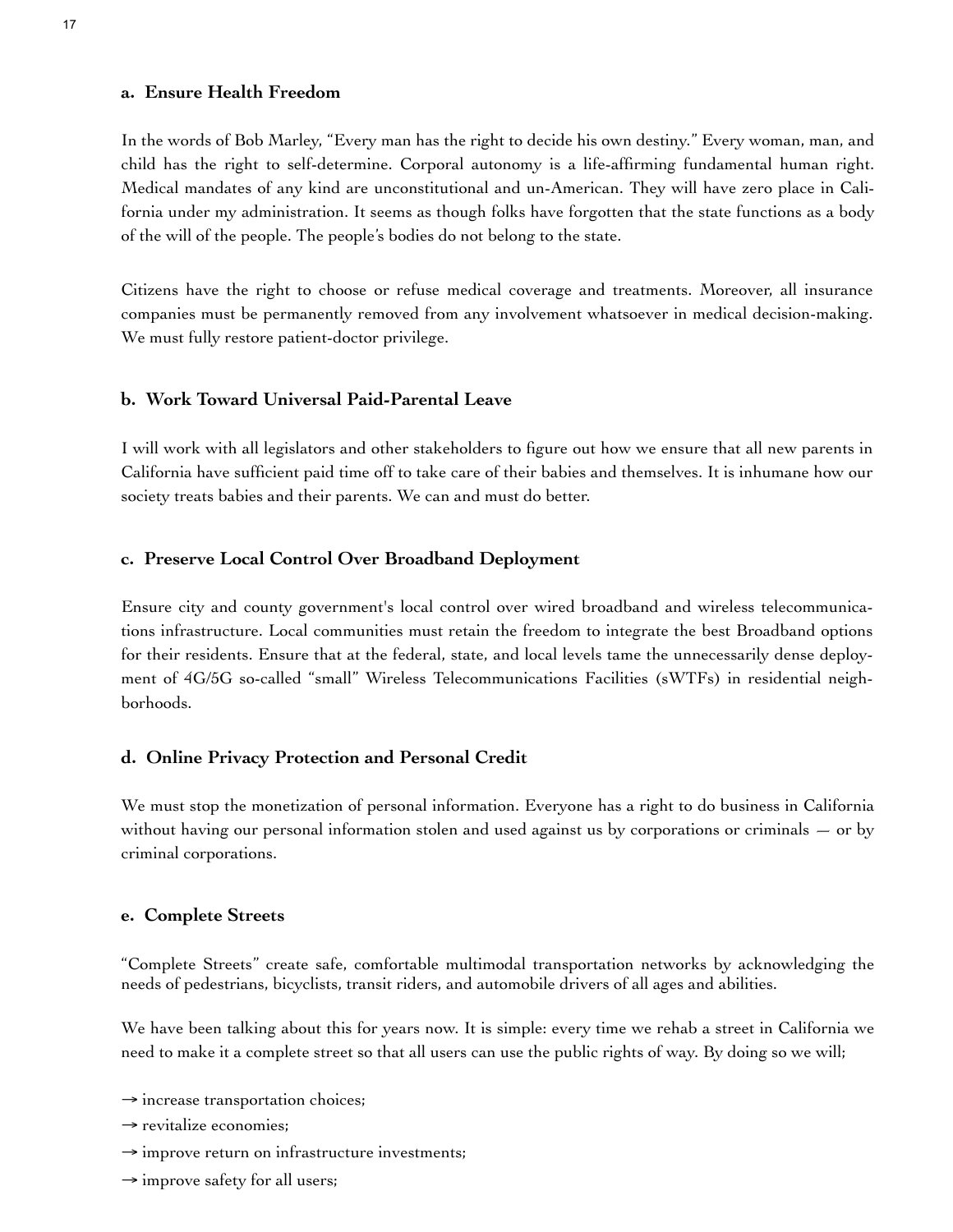- $\rightarrow$  create more opportunities for walking and bicycling to improve public health;
- $\rightarrow$  improve air quality and reduce GHG

### **f. Homelessness and a Sense of Purpose**

Providing emergency shelters and wrap-around services to those without housing will continue to be paramount. However, homeless advocates have come to realize that seldom do we reflect upon the importance of a "sense of purpose" for people lacking housing. We know that without purpose one will most likely never rise out of the grasp of homelessness. With this in mind, we need to look at implementing creative solutions, modeled on efforts like the Santa Cruz Homeless Garden Project.

The Santa Cruz Homeless Garden Project provides job training, transitional employment, and support services to individuals experiencing homelessness. This dynamic employment-training program is focused on stewardship, conservation, and regenerative agricultural principles; it teaches skills that truly transform the lives of those who participate and want to achieve a stable place in society.

Programs like this can be incredibly effective. In 2019, 100% of the graduates of the Santa Cruz program obtained employment, and 78% obtained housing.

We also have a new category of those who have found themselves unable to keep a roof over their heads, ever since California businesses were forced to shut down. These are individuals who do not need a sense of purpose, but simply a job to get back on their feet. We can do this.

By implementing our statewide regenerative farming, pollinator gardens, soiling building, and forest management systems, and thriving community centers, we will provide jobs that never before existed and a grassroots economic groundswell.

### **f. Veteran Outreach and Engagement**

The extraordinary toll on our state's nearly 2 million veterans and service members cannot go without mention. Now, more than six years after the Iraq/Afghanistan wars have come to an end, we can clearly see the carnage that remains: Modern warfare has produced more deaths and damage following deployment than during the actual wars themselves.

While 6,400 service members were lost in combat during the Iraq and Afghanistan wars, we have now lost more than 110,000 Iraqi/Afghanistan-era veterans to suicide throughout the U.S.

In addition, throughout the Iraqi/Afghanistan wars, we killed approximately 84,000 enemy combatants, half of whom are believed not to have been enemies of the state, but unlucky citizens. In addition, more than 550,000 additional civilians were killed, many of them women and children.

Military enemies managed to kill 6,400 of our servicemen and women, however, reports indicate half of these individuals may actually have been killed by our own friendly fire. This is a painful specter many veterans and service members battle with every single day and this is a specter that must be addressed.

Our US veterans, their spouses, and family have undergone extraordinary trauma, and now guilt, and they all deserve extraordinary attention.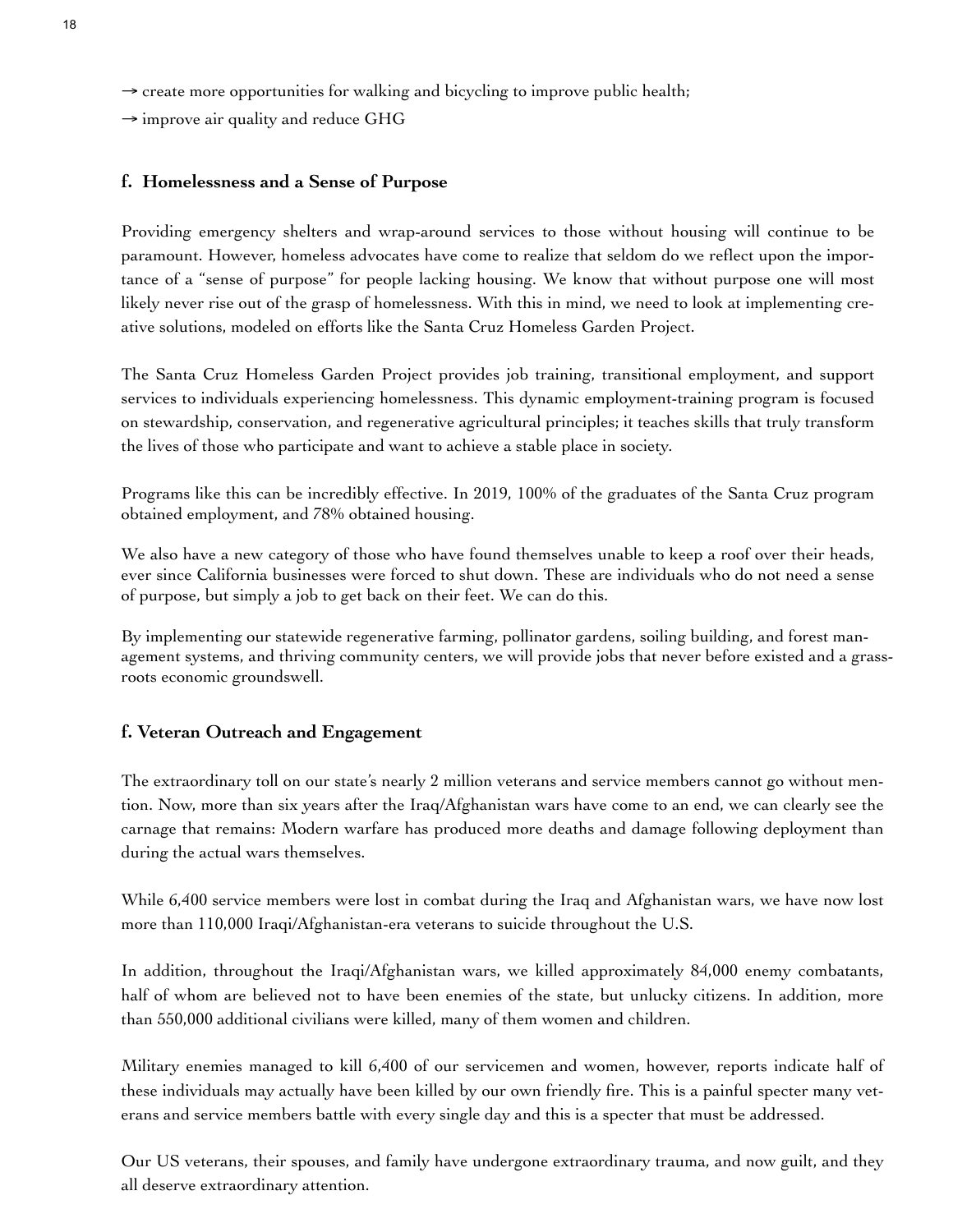For the most part, there are many health and financial programs for veterans throughout California, but these are just bandaids for the larger infliction caused by modern warfare. We should be addressing the root of all the pain and suffering that has caused such an epidemic in veteran suicides; a staggering 28 per day throughout the US.

While California does provide veteran's home loans and free education and other programs to veterans and their dependents, this does little to address the extraordinary amount of suffering, depression, and isolation.

Fortunately, some of California's biggest challenges are our vet's best opportunities for recovery. Civic engagement is a huge boost to one's physical and psychological well-being, and civic engagement and purpose play a big role in our Contract with Californians. One of the most important drivers of this campaign is to encourage and promote healthy civic engagement. For us to address California's insurmountable challenges, now, more than ever, we need to call upon the participation and leadership of our veterans and service members. By doing so, not only will we build better communities, we will remove many veterans from the dangerous precipice of depression, stigma, and suicide, while simultaneously reviving these brave men and women's sense of purpose.

We can do this by expanding and boosting the California Department of Veterans Affairs' Local Interagency Network Coordinator (LINC) programs through their respective regions to enlist the leadership and participation of our veterans, and service members, at the local level. The focus will be on California's community and pollinator gardens, regenerative farming, forest restoration, and cultural burning, and soil regeneration programs throughout the state. California's The LINC can play a more dynamic role in connecting and advocating for veterans, military service members, and their families to participate in such programs; providing a pathway toward a more productive and rewarding lifestyle.

### **g. Police Reform**

Many Californians find themselves existing within the law's authority but outside its protection. Few will disagree there is a frayed relationship between police forces and certain segments of their communities, and that there is a deep need to transform a change in culture, accountability, training, policies, and practices.

What will help the current situation is to focus on the mental health of law enforcement. More officers die by suicide than in the line of duty. What's causing officers to kill themselves? Organizational betrayal and a politically-waged war against them led to moral decay. Stigma in the profession is astronomical. As it currently stands, LE is fleeing their jobs and California at an alarming rate.

While some people may jump to celebrate this, how many have taken the time to ask – "What comes next?" Because there is a next. Even if our current officers go away, crime will not. From the documents I have been shown by LE, what is next if we continue to tear apart, instead of healing our current force is a more militant and detached LE. The training guidelines within the force have been shifting and currently, new officers are being indoctrinated through a statist allegiance system that is a threat to the very Constitution and oath they are being sworn to protect – our freedoms, liberties, bodily autonomy, and rights as we know them. We absolutely need to eliminate the "bad apples" but if we get rid of the remaining LE officers *with* a conscience, it's over.

It is clear to me that while we should always strive to remove corruption, (and I am dedicated to this) what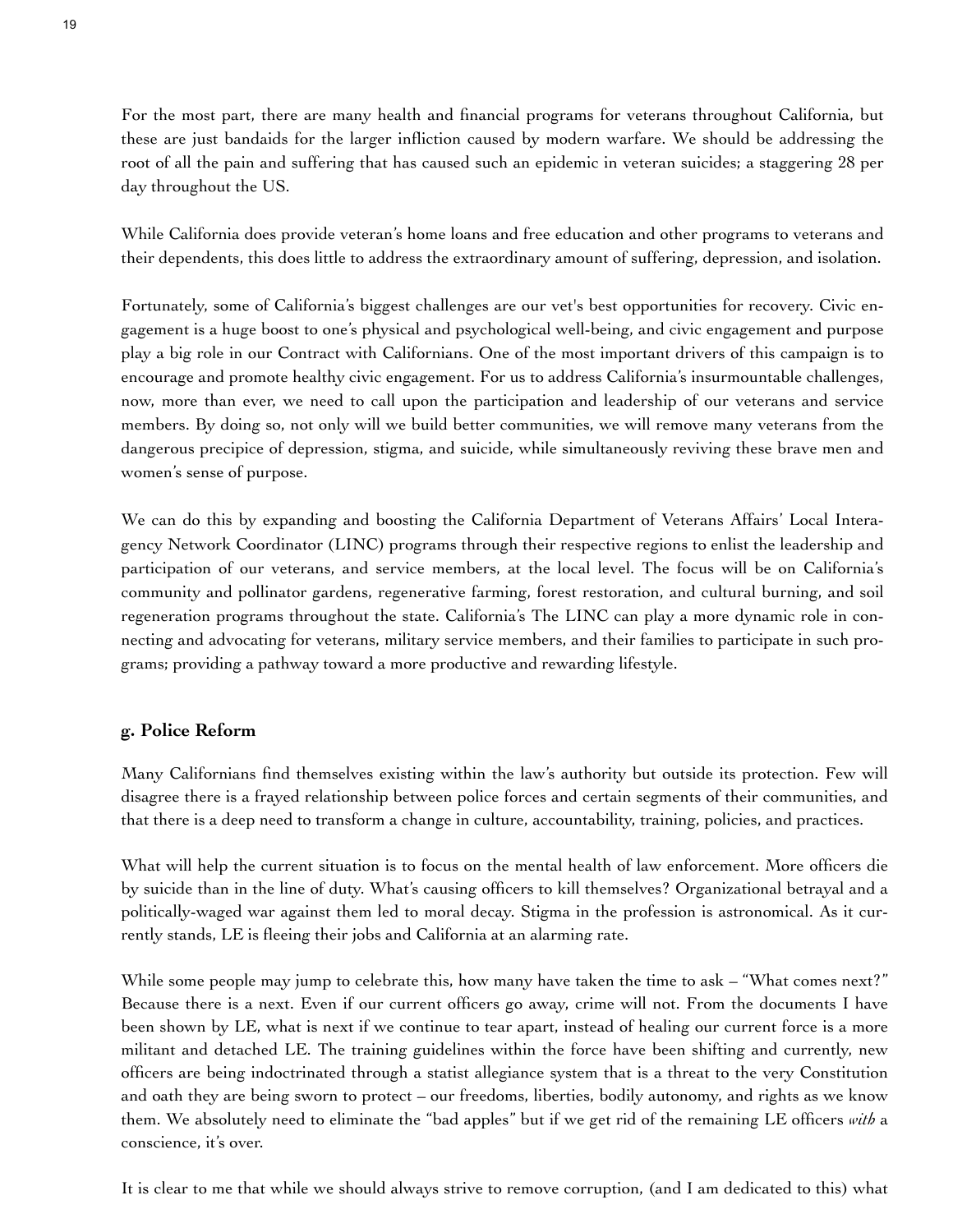has taken place in LE over the years is slightly different, it isn't as much corruption as it is a very dangerous radicalization under the guise of LE betterment. I cannot stress enough the unequivocal danger of this. This new form of extreme LE that is attempting to undermine and replace the current LE should have no place in a civil society. If we think things are bad now on the streets, we haven't seen anything yet.

This is what I will fight for on LE's behalf:

- Accountability, from the leadership level.
- The return of jobs lost as a result of personal medical decisions.
- Assistance in recuperation and recovery from trauma caused by layoffs and forced retirement.
- Reparations for illegal firings.
- Ensure that business and professional codes make it clear that covid testing and vaccination mandates are never to be mandated.
- Improve community relations by expanding transparency around arrests, proving these arrests are not based on skin color.
- For the long-term, work with internal and external stakeholders to ensure the bodily autonomy of all law enforcement officers. More extensively, I will advocate the following:
- Eliminate or amend Senate Bill 2; it was misguided legislation and an overreaction to past injustices, real or perceived. It cannot be a solution moving forward. Under its current language, SB 2 will make it nearly impossible for law enforcement to perform their duties. It will discourage new hires from applying, encourage current law enforcement officers to retire early or seek employment out of state, decrease proactive police work which keeps communities safe, and will adversely impact every community in California. There has been a mass exodus of law enforcement in California, we cannot afford to lose more than we already have. Every criminal justice reform endeavor in the last two years has negatively impacted every community in California and the country, crime rates are at an all-time high creating more victims of violent crime in every community and empowering criminal offenders/ career criminals.
- Support qualified immunity for law enforcement; they must have protections if we're asking them to risk their lives for the communities. Additionally, the removal of qualified immunity would likely create an environment where officers "fail to act" when they reasonably should to save lives. I did not realize earlier that by removing qualified immunity, an officer is less likely to act during a crisis because of the possibility of being sued due to unintended consequences.
- Support funding mental health initiatives for law enforcement, including improving the broken worker's compensation system for injured officers by removing the bureaucratic red tape which makes navigating the system unnecessarily difficult. More first responders die by suicide in California than in the line of duty, and our communities do not benefit from officers struggling with cumulative stress and untreated trauma. Therefore, we will alleviate antiquated systems to make their jobs easier for them which will in turn improve community relations.
- While I wholeheartedly support vigorous rehabilitation and re-skilling of incarcerated individuals, re-entry into society, and supporting families and communities in ending the pipeline to prisons, we must still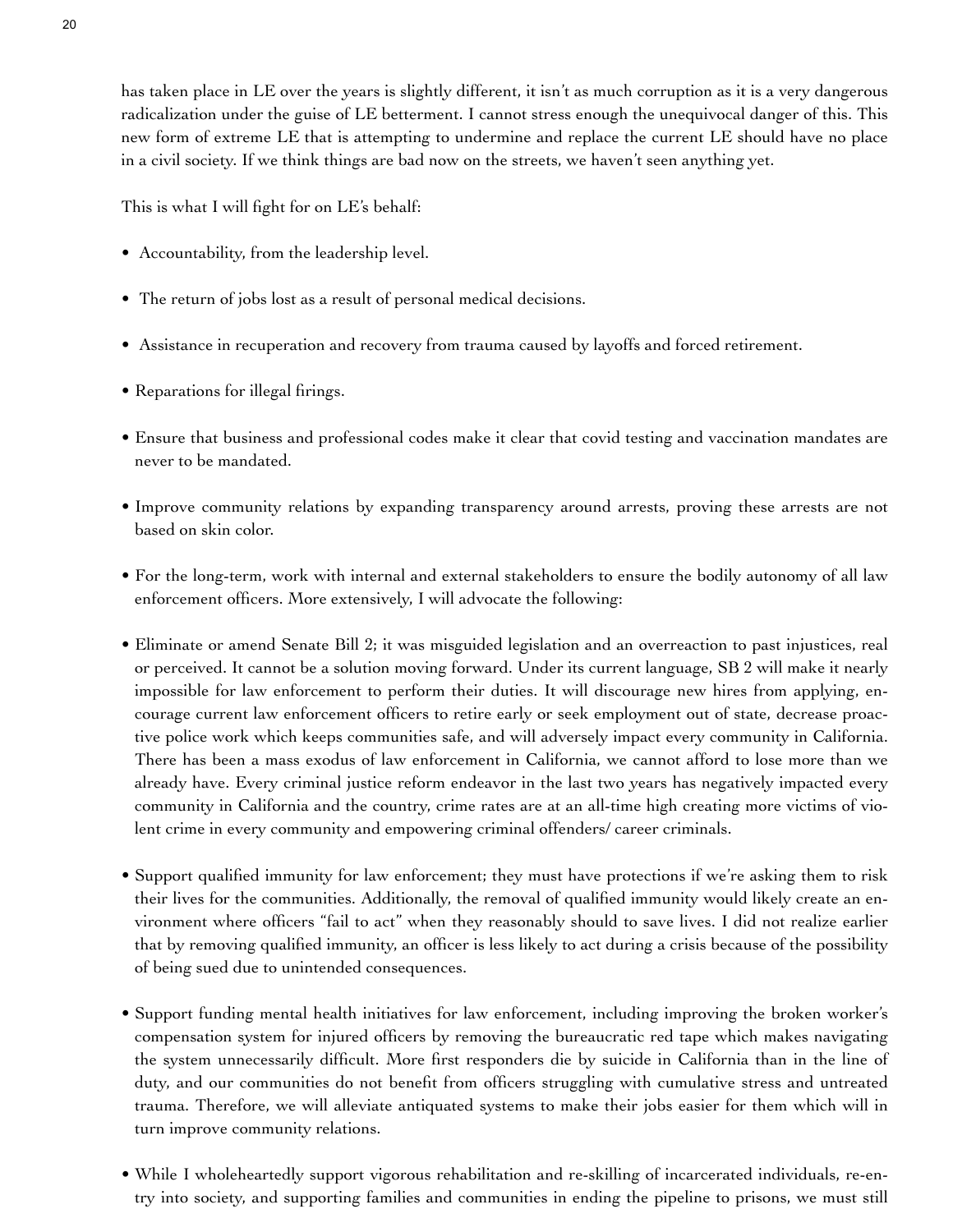hold criminal offenders responsible for their crimes. Laws/policy measures that promote a deterrence effect will always be a stronger solution than "criminal justice reform." It is well established by industry experts that initiatives like Prop 47, Prop 36, AB 109, and others similar were complete failed policy measures. It incentivized criminal behavior and created a revolving door within the criminal justice system.

Once past the primary elections, I will conduct many LE ride-alongs for firsthand experience to better understand their real-world challenges. When elected Governor, I will have the Attorney General/DOJ and its agents have adequate resources and funding to conduct its investigations and remain duly sworn. We need to expand whistleblower policies and have our DOJ create a liaison unit to police unions/ associations who can report corruption/misconduct at their respective agency. In addition, we must appoint a law enforcement advisor to my staff who is the central point of contact for all LE-related matters.

# **7. New Civic Engagement**

Studies have shown that civic participation not only builds social capital, but improves one's health. It has been found that engaging in meaningful civic activities improves the overall well-being of a community, as well as develop a deeper sense of purpose within individuals.

Across the state, I am hearing, Californians are yearning for a sense of purpose now more than ever, and to ultimately know that their involvement can make a substantial difference. Most Californian's don't associate civic engagement with physical and mental health, but it does play a significant role.

Volunteering is a common form of civic participation that can yield health benefits, improve psychological well-being and positive emotional health. Community involvement also increases social resources like having friends to call upon during times of need. This also alleviates levels of anxiety and depressive symptoms.

For example, individuals who are involved in community gardening may form a sense of neighborhood pride, experience an increased appreciation for their neighborhood and be more motivated to get involved in community life, and also increase community members' access to healthy foods.

In this Contract With Californians we are creating different strategies to promote civic participation. It is time for Californians to participate in the reweaving of the frayed fabric of our communities and for our state to step up and expand and integrate these endeavors.

### **a. Implement Rank Choice Voting (RCV)**

Too often, candidates win elections despite being strongly disliked by a majority of voters. With Ranked Choice Voting (RCV), if no candidate has a majority among voters' first choices, the candidates in last place will be eliminated one one by one. If a voter's first choice is eliminated, their vote instantly goes to their second choice. This way, the ultimate tally determines which of the top candidates has real majority support. It's time California seriously considers RCV. These are some of its potentials:

- $\rightarrow$  discourages negative campaigning,
- $\rightarrow$  provides more choice for voters,
- $\rightarrow$  saves money,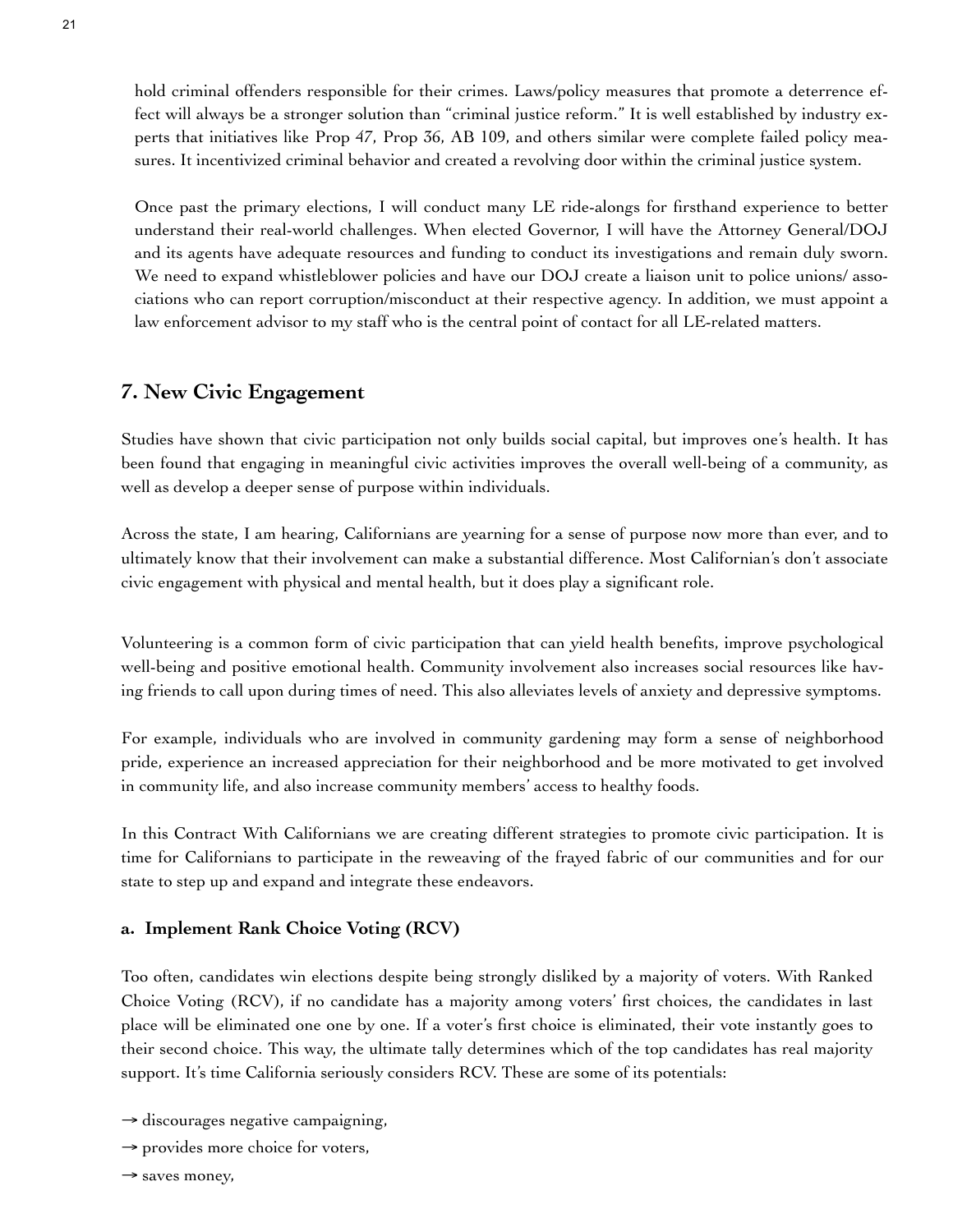- $\rightarrow$  promotes more moderate and thoughtful representation,
- $\rightarrow$  minimizes strategic voting, and
- $\rightarrow$  increases participation from military and overseas voters.

### **b. Expand CaliforniaVolunteers and California Conservation Corps**

Every person who turns 18 in California should have an opportunity to do one to two years of public service. CaliforniaVolunteers coordinates volunteer activities across the state but there is tremendous room for expansion and improvement of the program. The CCC is a beloved state agency that enrolls young men and women, ages 18 to 25, for a year of natural resource work and emergency response.

The CCC receives only a \$2.5 million annual allocation to complete forest health projects as part of the state's efforts to reduce GHG emissions. In light of the severe and growing fire risks and the overwhelming need to give more meaning and purpose to the lives of California's young people who have no regular school or work opportunities, we must increase funding for these programs.

We will expand the work and funding for both CaliforniaVolunteers and the California Conservation Corps (CCC), providing improved pay and benefits as well as expanded opportunities to participants. The work of CaliforniaVolunteers and the CCC will include:

- $\rightarrow$  programs to support the growth of living soils on farmland and natural landscapes,
- $\rightarrow$  more robust forest restoration and fire suppression efforts,
- $\rightarrow$  development of pollinator migratory zones, and
- → neighborhood and school-based organic gardens, and composting sites.

## **c. Advocate for Federal and California Recognition of All Native American Tribes**

There are over 100 Native American Tribes in California that have yet to receive Federal recognition. This is long overdue. As a co-equal sovereign state, we must do everything in our power to push for the recognition of all tribes in California.

Federal recognition allows Native Americans access to housing, healthcare, education, and food, without the burden of taxes which, as residents of sovereign nations, they should not have to pay. My administration will work to ensure the recognition of all sovereign nations within California and to increase opportunities for land stewardship projects on native lands and the reclamation of lost indigenous lands.

## **d. Ensure Sufficient Polling Places and Fair and Fully Monitored Elections**

California must do better to ensure that everybody who is registered can vote easily, securely, and fairly. We need sufficient funding for polling places, poll workers, and poll worker training and oversight in all neighborhoods and precincts.

What we have seen in recent elections has been just an absolute mess and a disgrace. We can and must do better. This is fundamentally a problem of lack of good management and lack of good quality control.